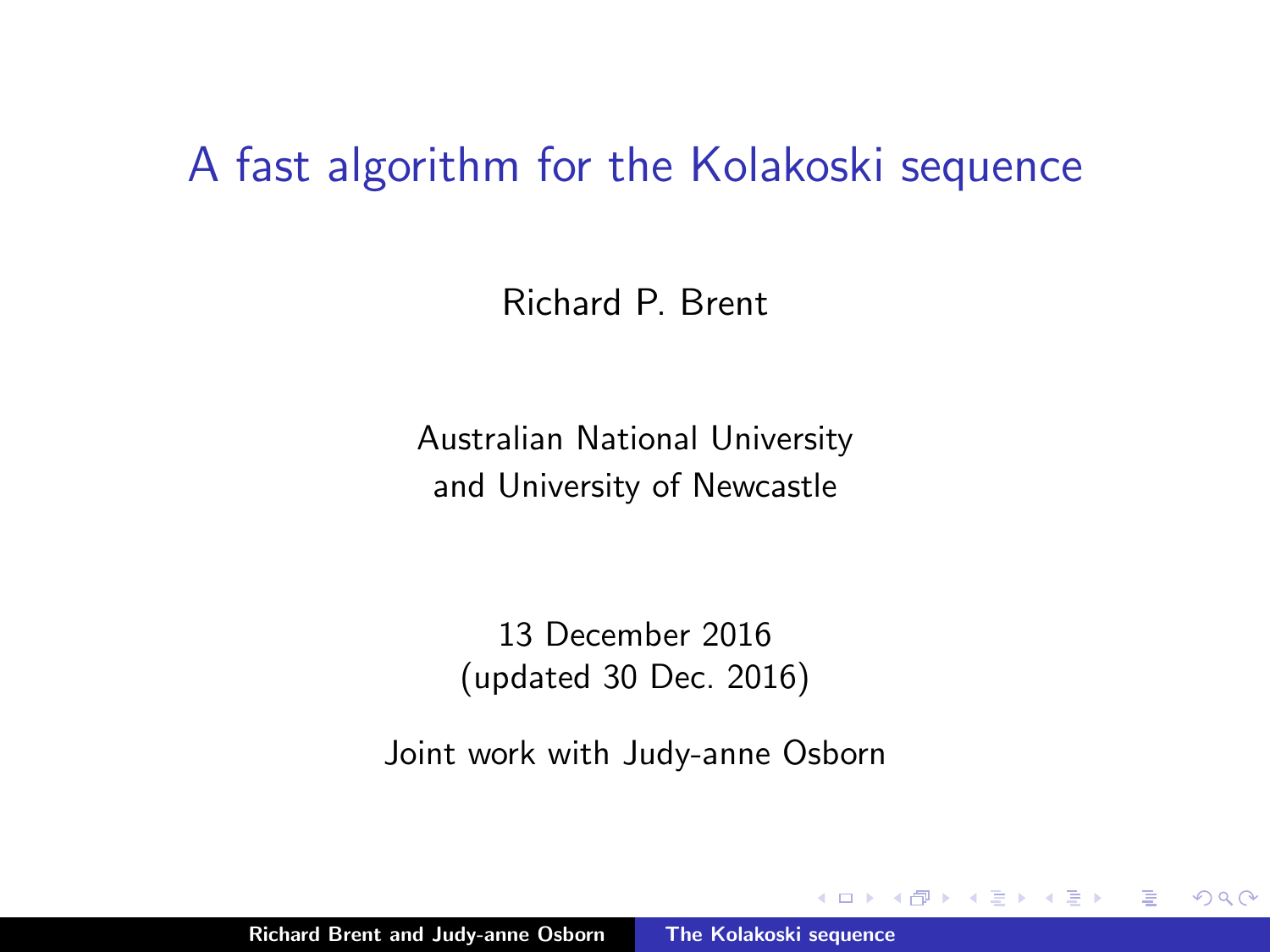#### **Abstract**

The Kolakoski sequence 1221121221221121122 . . . is the unique countable  $\{1,2\}$ -sequence  $k_1k_2k_3...$  such that  $k_1 = 1$ , whose *j*-th block has length  $k_j$ . We shall briefly survey what is known and conjectured about this sequence.

Define the *Kolakoski discrepancy function*  $\delta(n) := \sum_{1 \leq j \leq n} (-1)^{k_j}.$ It is an open question whether  $\delta(n) = o(n)$ , i.e. whether the density of 1's in  $k$  is  $\frac{1}{2}$ .

The obvious algorithm to compute  $\delta(n)$  takes linear time and space. Nilsson (2012) gave an algorithm for computing  $k_1 \ldots k_n$ (and hence  $\delta(n)$ ) in time  $O(n)$  and space  $O(\log n)$ . We shall give an algorithm that computes  $\delta(n)$  faster, using a space-time tradeoff. It is conjectured that the algorithm runs in time  $O(n^{\alpha})$ and space  $O(n^{\alpha})$ , where  $\alpha = \log(2)/\log(3) \approx 0.631$ . Using our algorithm, we have computed  $\delta(n)$  for various  $n \leq 5 \times 10^{17}$ . The results provide numerical evidence for the conjecture that  $\delta(n) = O(n^{1/2})$ .

イロト イ押 トイモト イモト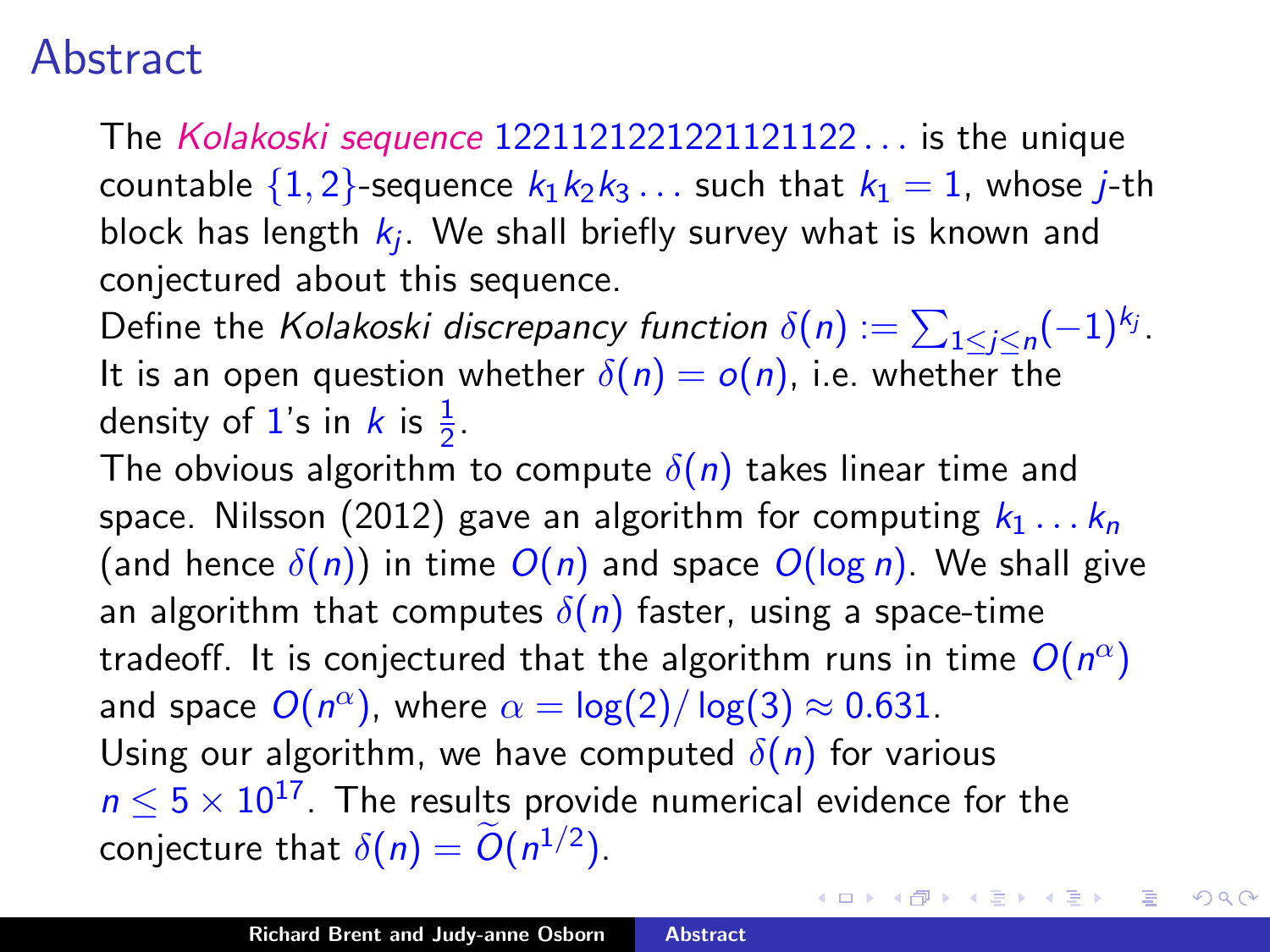# **Notation**

# $O(f(n))$  means  $O(f(n)(\log n)^c)$  for some  $c \ge 0$ .

We consider finite or countably infinite sequences over an alphabet  $\Sigma$  of two symbols. In the exposition we take  $\Sigma := \{1, 2\}$ . In programs it is often more convenient to use  $\Sigma := \{0, 1\}.$ 

We use *sequence, string* and *word* interchangeably (in the literature some distinctions are made  $-$  e.g. strings are sometimes assumed to be finite).

If  $\sigma = \sigma_1 \dots \sigma_n$  is a finite sequence, the length of  $\sigma$  is  $\lambda(\sigma) := n$ .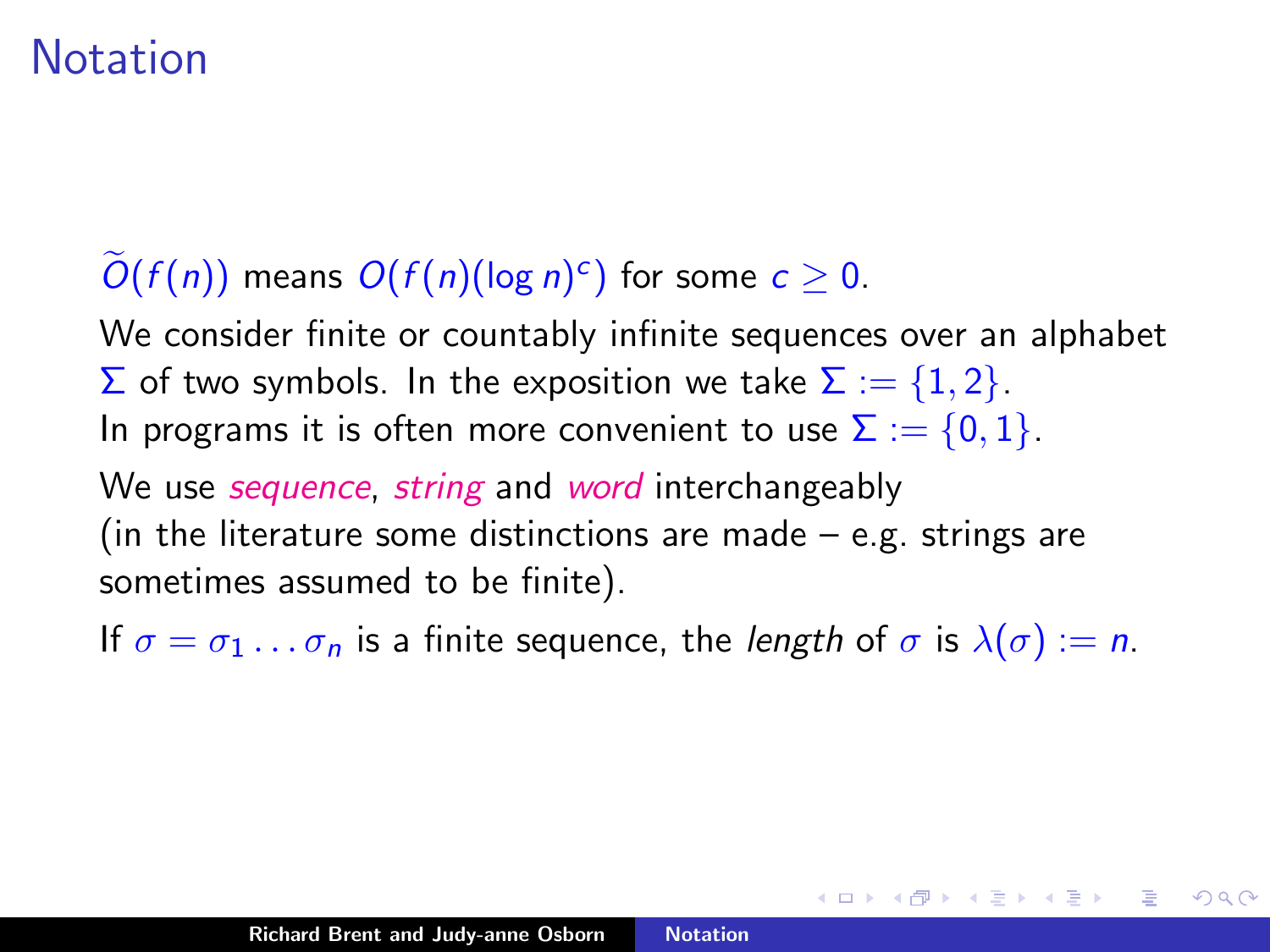#### More notation

 $\mathbb N$  is the set of positive integers.

The empty string (of length zero) is written as  $\varepsilon$ .

 $\Sigma^n$  is the set of  $2^n$  strings  $\sigma_1 \ldots \sigma_n$  of length exactly  $n \geq 0$ .  $\Sigma^* = \cup_{n \geq 0} \Sigma^n$  is the set of finite strings over  $\Sigma$ .  $\Sigma^{\mathbb{N}}$  is the set of countably infinite strings  $\sigma_1 \sigma_2 \sigma_3 \ldots$  over  $\Sigma$ .  $\sigma^j$  is a string of *j* consecutive  $\sigma$  s ( $\sigma^0 = \varepsilon$ ,  $\sigma^{j+1} = \sigma^j \sigma$ ). If  $\sigma = \sigma_1^{j_1} \sigma_2^{j_2} \sigma_3^{j_3} \dots$  where  $\sigma_i \neq \sigma_{i+1}$  and  $j_i > 0$ , then  $\sigma_n^{j_n}$  is the *n*-th *run* in  $\sigma$  and its length is  $j_n$ .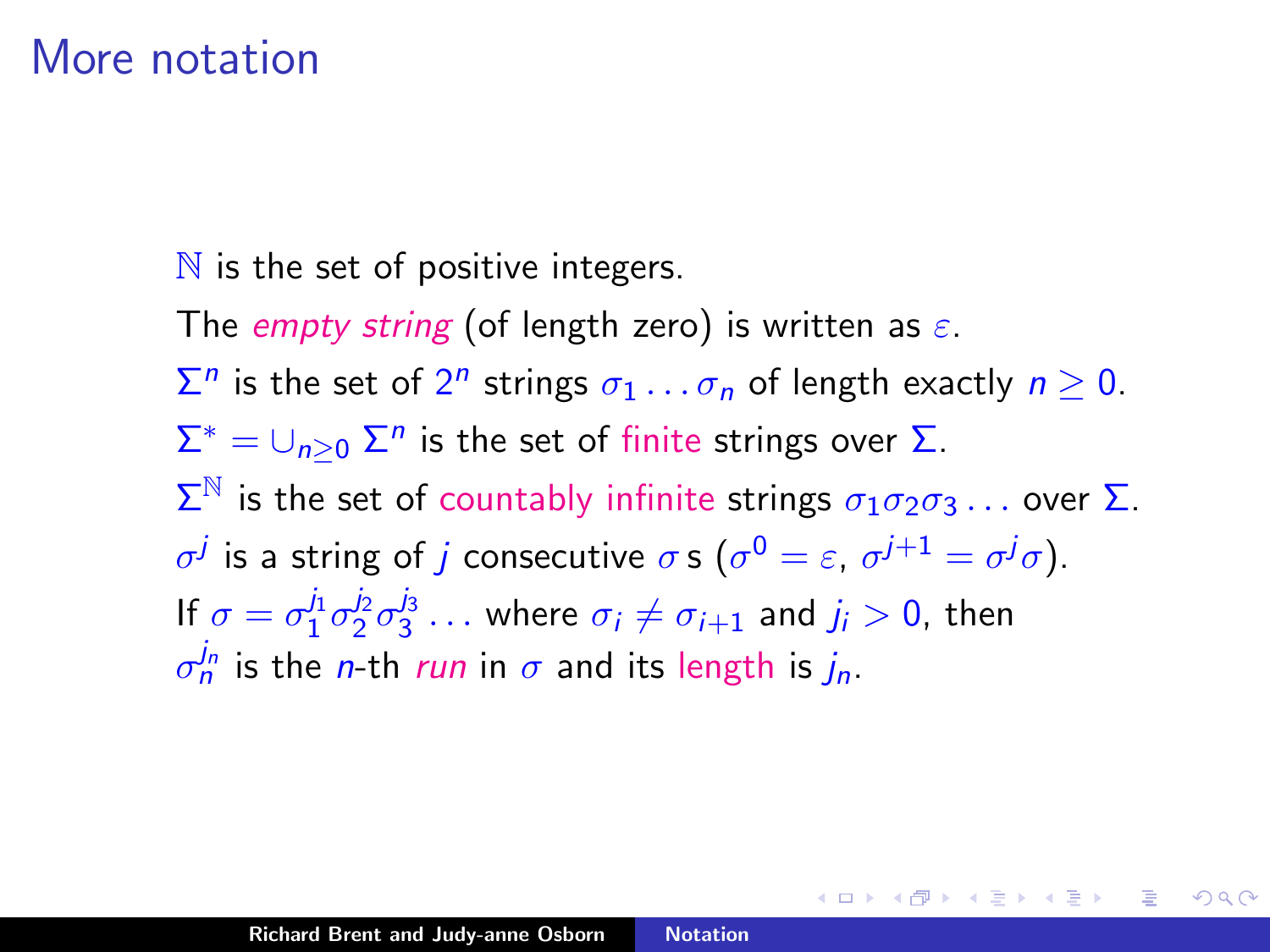# Run-length decoding

We can define a "run-length decoding" function  $\mathcal{T}:\mathsf{\Sigma}^{*}\to\mathsf{\Sigma}^{*}$  by

 $\mathcal{T}(\sigma_1\sigma_2\ldots)=1^{\sigma_1}2^{\sigma_2}1^{\sigma_3}2^{\sigma_4}\ldots$ 

For example, if  $\sigma = 12221121$ , then  $T(\sigma) = 122112212112$ .

 $\sigma$  is called the *mother* of  $T(\sigma)$ .

Strings can be motherless. In our example,  $\sigma$  contains a run of length three, so has no mother in  $\{1,2\}^*$ .

5 8 9 9 9 9 9 9 9 9

 $2Q$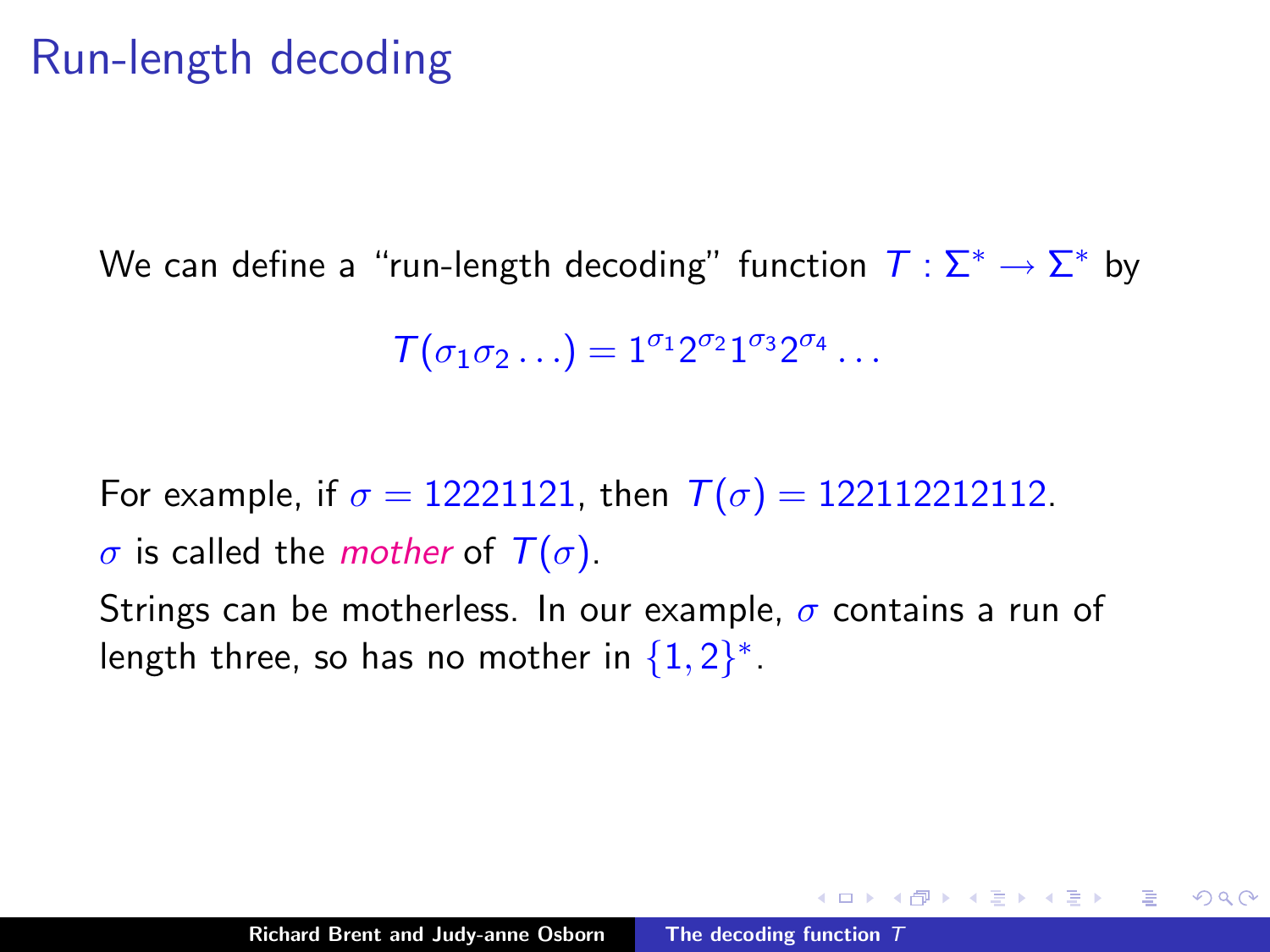## The Kolakoski sequence k

The Kolakoski sequence  $k$  is the (unique) fixed point of the map  $\sigma \in \Sigma^\mathbb{N} \mapsto \mathcal{T}(\sigma).$  In other words,  $\overline{k} = \mathcal{T}(k).$  and this defines  $k \in \Sigma^{\mathbb{N}}$  uniquely.

**Proof of uniqueness (sketch).** Suppose  $k = k_1 k_2 \dots$  satisfies  $k=\mathcal{T}(k)$ . Then  $k_1k_2k_3\ldots=1^{k_1}2^{k_2}1^{k_3}\ldots$ , where  $1\leq k_j\leq 2.$ Comparing the first symbols on left and right shows that  $k_1 = 1$ . Thus  $1k_2k_3\ldots = 12^{k_2}\ldots$  Thus  $k_2 = 2$  and  $k_3 = 2$ . Proceeding in this way, we see that, for  $j \geq 3$ ,  $k_j$  on the left is defined by  $k_1, k_2, \ldots, k_m$  on the right, for some  $m < j$ . This shows that the solution is unique (and also gives an algorithm for computing it, thus showing existence).

K 御 ▶ K 君 ▶ K 君 ▶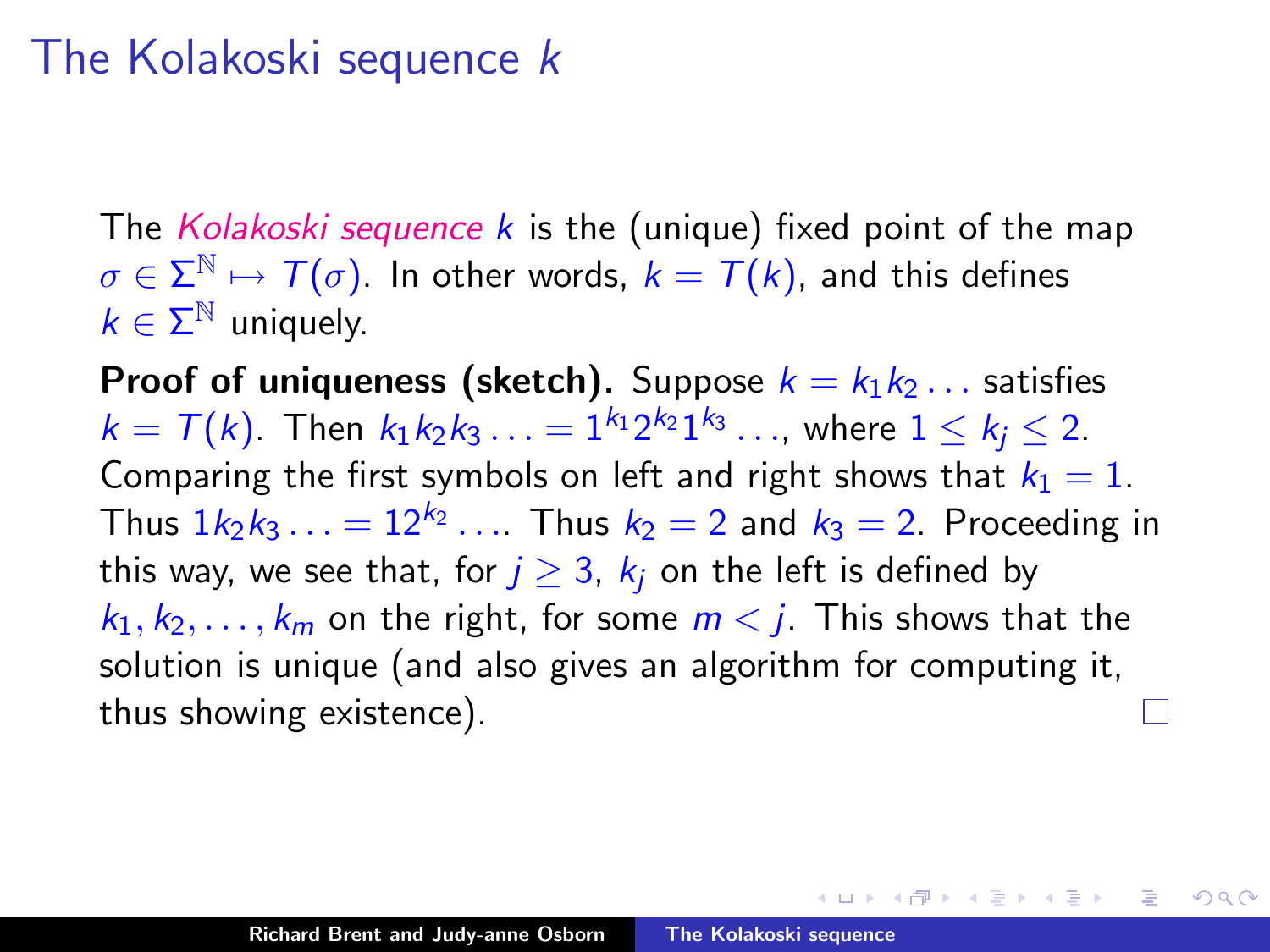# A small generalisation

We can define

$$
\mathcal{T}_1(\sigma_1\sigma_2\ldots)=1^{\sigma_1}2^{\sigma_2}1^{\sigma_3}2^{\sigma_4}\ldots
$$

and

$$
\mathcal{T}_2(\sigma_1\sigma_2\ldots)=2^{\sigma_1}1^{\sigma_2}2^{\sigma_3}1^{\sigma_4}\ldots
$$

(so  $T_1$  is the same as T, and  $T_2$  differs only in that its output string starts with  $2$  instead of  $1$ ).

We say that  $\sigma = \sigma_1 \sigma_2 \ldots$  is the mother of both  $T_1(\sigma)$  and  $T_2(\sigma)$ . Thus, starting from any  $u \in \Sigma^* \backslash \{\varepsilon\}$  as the root, we obtain an (infinite) binary tree where the left child of  $\sigma$  is  $T_1(\sigma)$  and the right child is  $T_2(\sigma)$ .

つくい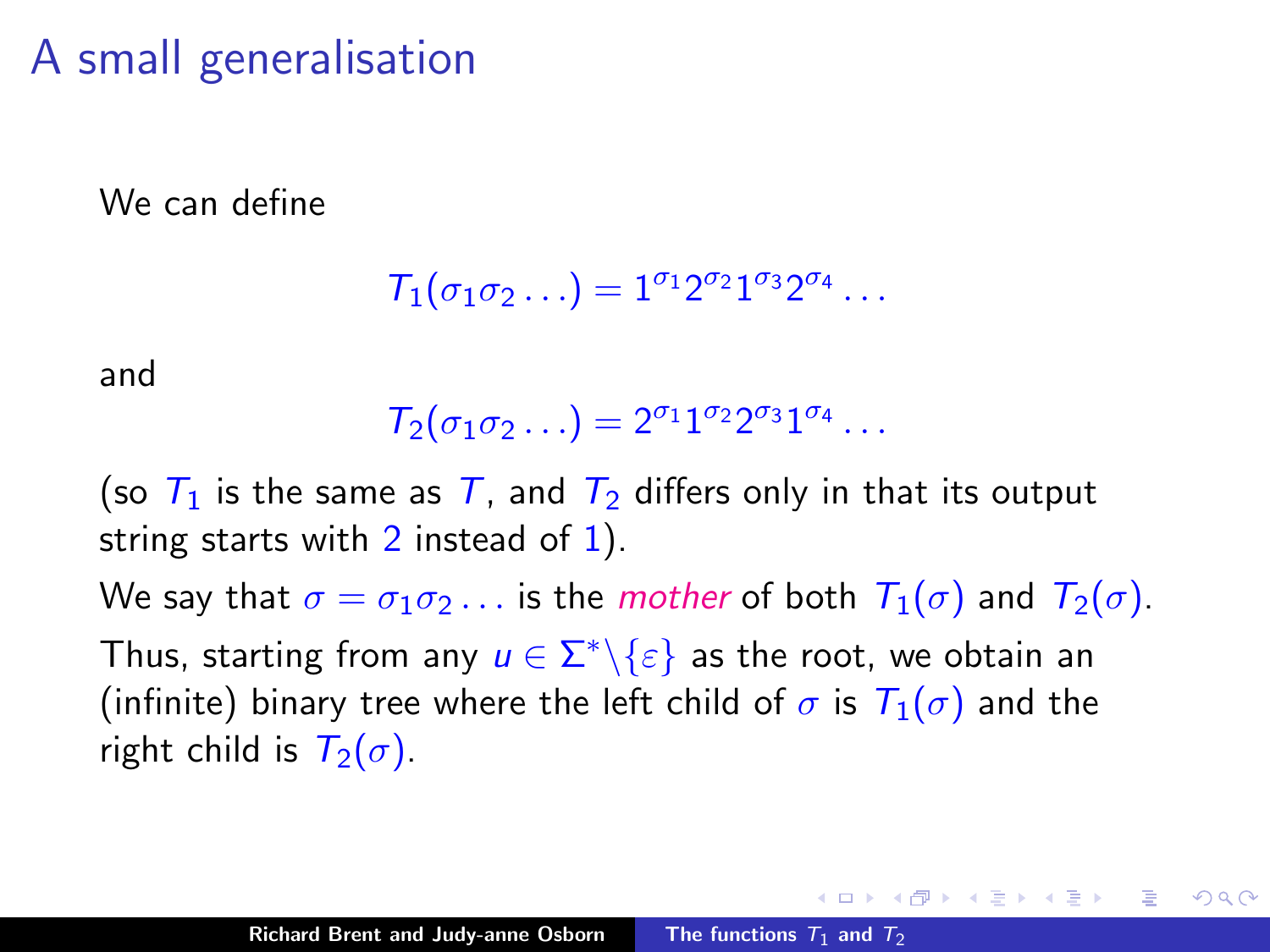# Remarks on fixed points

The equation  $\overline{T}_2(\widehat{k}) = \widehat{k}$  has a unique nonempty solution

 $\widehat{k} = 22112122122... \in \Sigma^{\mathbb{N}},$ 

and this solution is the same as the Kolakoski sequence  $k$  with the first symbol deleted, i.e.

<span id="page-7-0"></span> $k = 1\hat{k}$ 

Sometimes the Kolakoski sequence is defined to be  $\hat{k}$  instead of  $k$ . We follow the definition in Sloane's OEIS (sequence A000002). If we allow finite sequences, i.e.  $\sigma \in \Sigma^*$ , then there are some

"trivial" fixed points:

 $T_1(\varepsilon) = \varepsilon$ ,  $T_2(\varepsilon) = \varepsilon$  and  $T_1(1) = 1$ .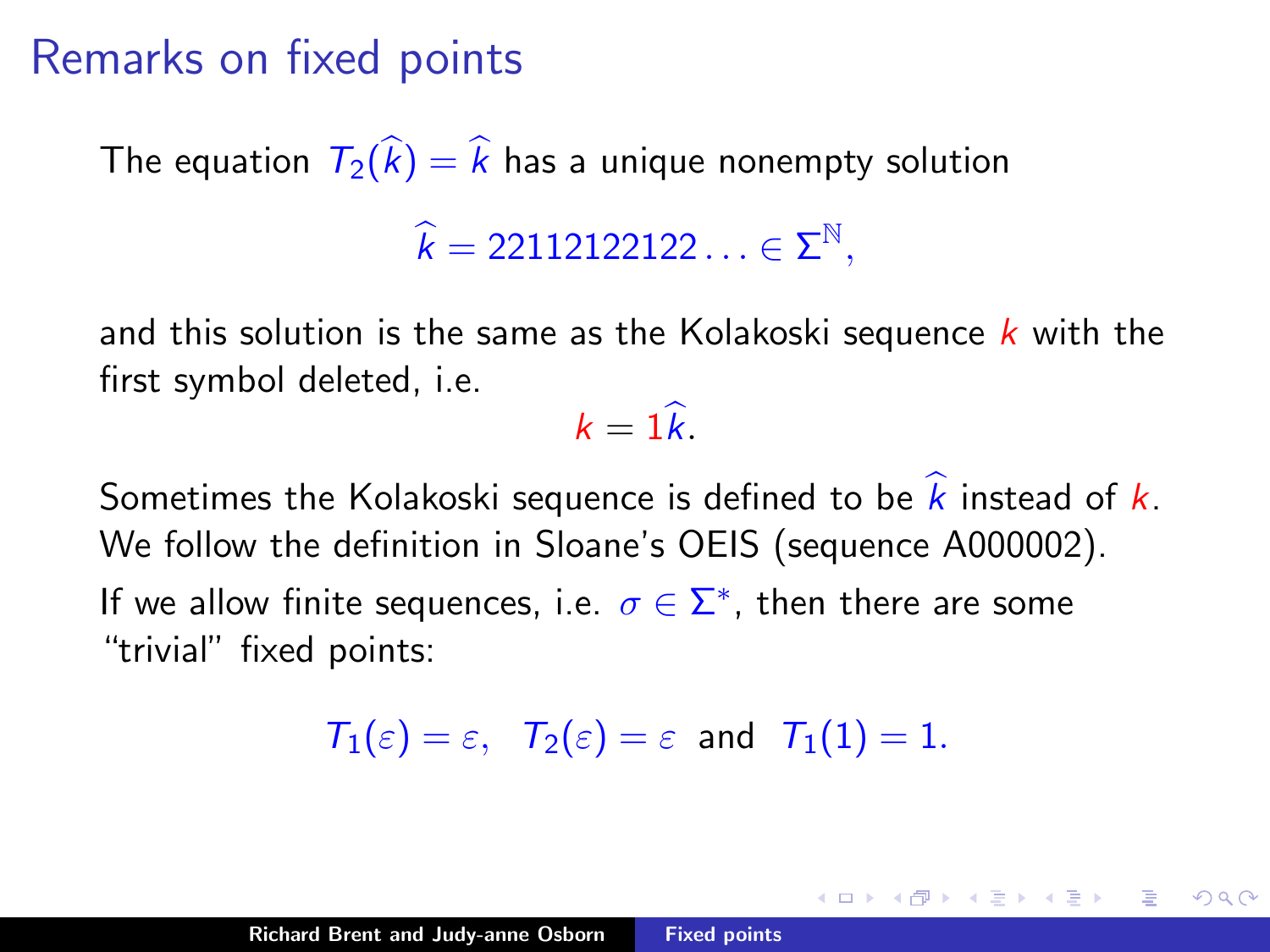# Example of a tree generated by  $T_1$  and  $T_2$

Starting from  $\sigma = 2 \in \Sigma^*$ , we obtain the following (infinite) tree whose nodes are finite  $\{1, 2\}$ -sequences. Note that finite segments of the Kolakoski sequences  $k = 122112...$  and  $k = 221121...$ occur in the tree.



Note the sequence  $(b_i)_{i\geq 1} = (1, 2, 4, 6, ...)$  of lengths of nodes on the rightmost path: we will consider this lat[er.](#page-7-0)

 $290$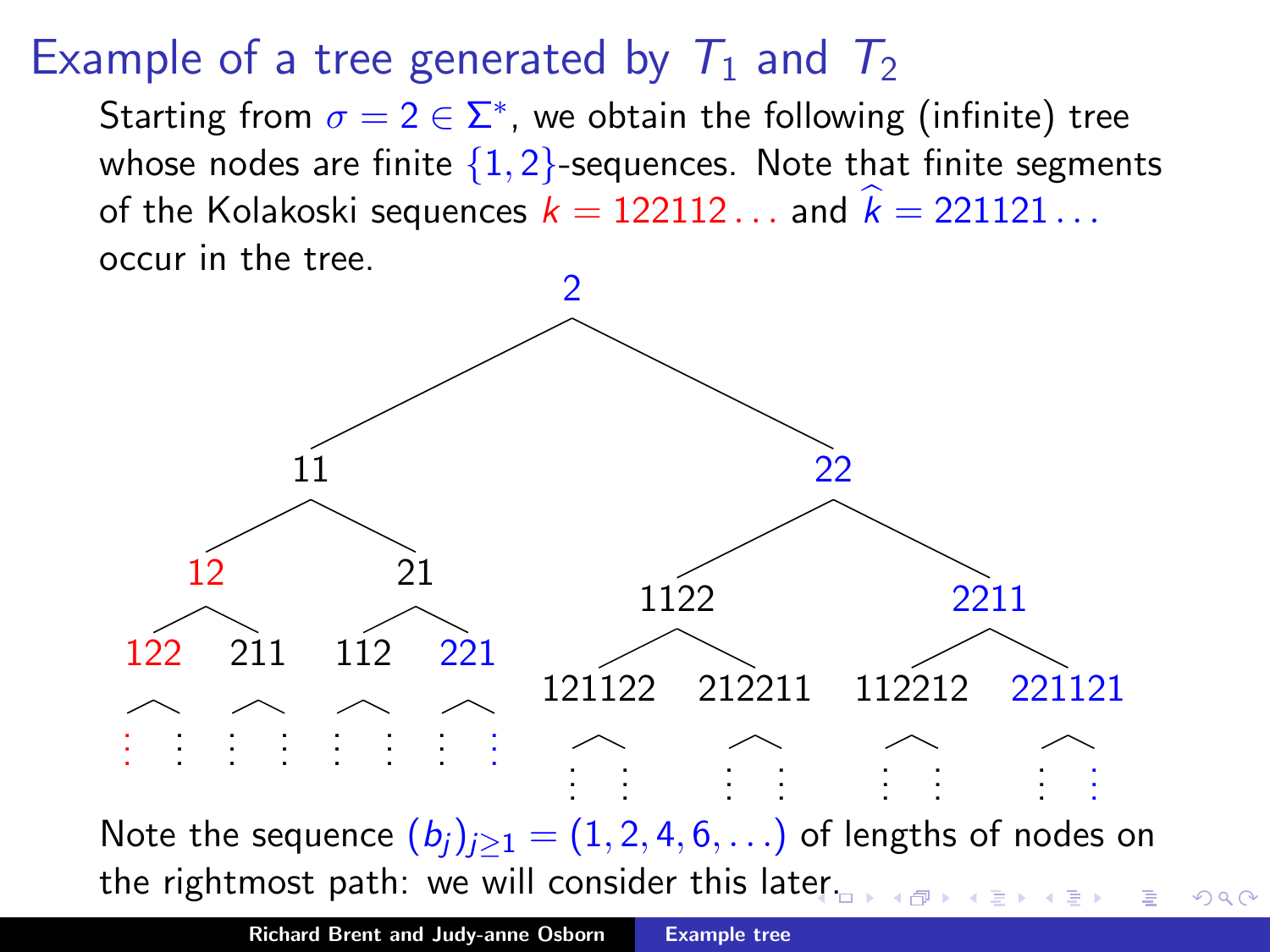# Some history

The "Kolakowski" sequence was first defined (but not named) in a paper by Rufus Oldenburger (1939).

In 1965, William Kolakoski (in the problem section of the American Mathematical Monthly) gave the first  $41$  terms of the sequence and asked

- <span id="page-9-0"></span>1. What is a simple rule for constructing the sequence?
- 2. What is [a formula for] the  $n$ -th term?
- <span id="page-9-1"></span>3. Is the sequence periodic?

In [1](#page-9-0)966, Necdet  $\hat{U}$ coluk answered Kolokoski's questions 1 and [3](#page-9-1) (answer to  $3$ : the sequence is not periodic). Kolakoski and Uçoluk were apparently unaware of Oldenburger's paper.

一人 ヨート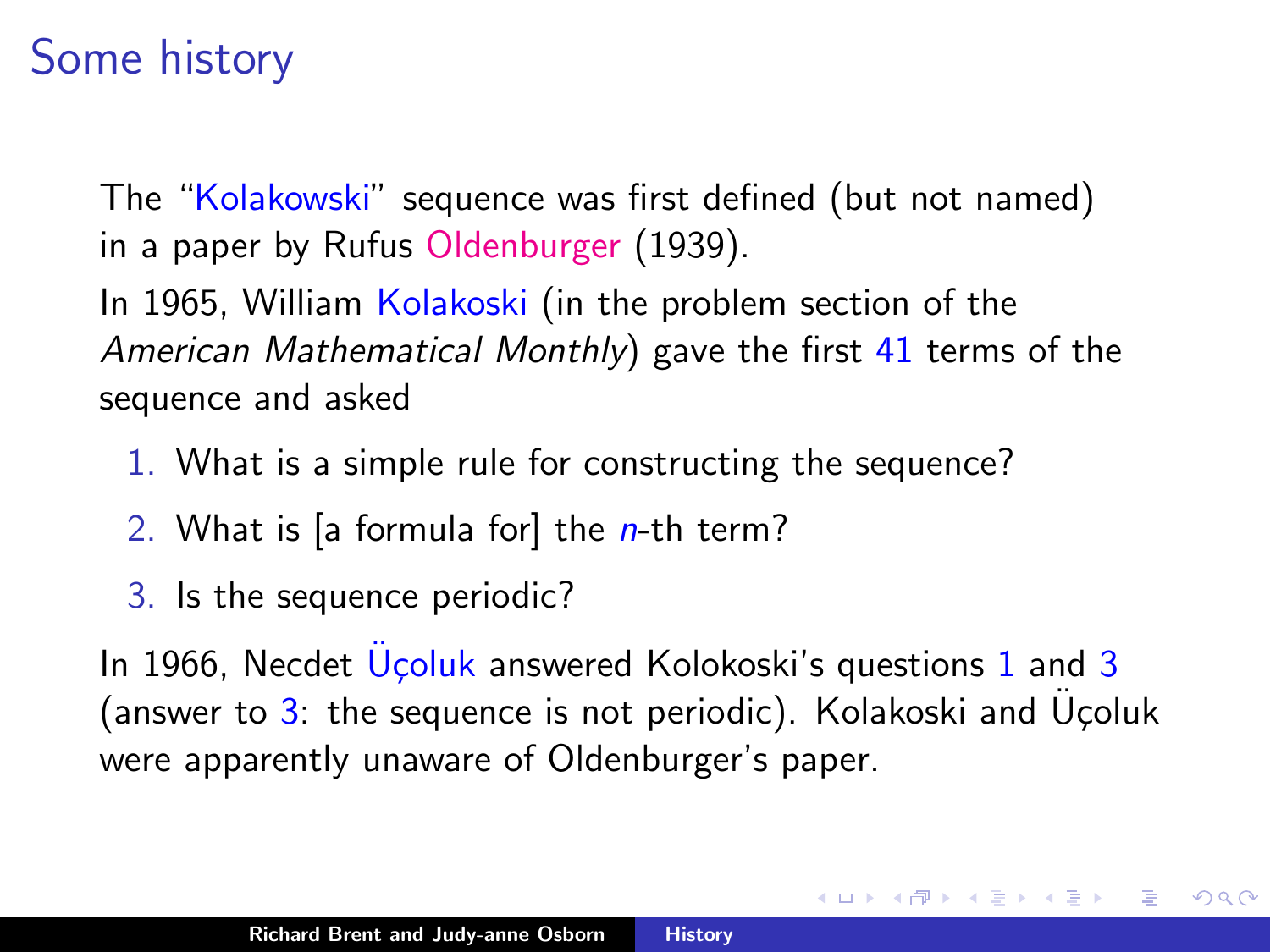# History continued

Michael Keane (1991) and others conjectured that the density of 1s in k is  $\frac{1}{2}$ . This is still open. Even the existence of a density is open. Vašek Chvátal (1993) proved an upper density of 0.501 (and a corresponding lower density of 0.499).

Michaël Rao  $(2012)$  improved these bounds to  $0.5001$  and  $0.4999$ . Arturo Carpi (1994) proved that the Kolakoski sequence is cube-free, and contains only squares of length 2, 4, 6, 18 and 54. Here a *square* is a nonempty substring of the form  $xx$  (with length defined to be  $\lambda(xx) = 2\lambda(x)$ , and a *cube* is a nonempty substring of the form xxx.

へのへ

For other historical references, see the OEIS entry A000002.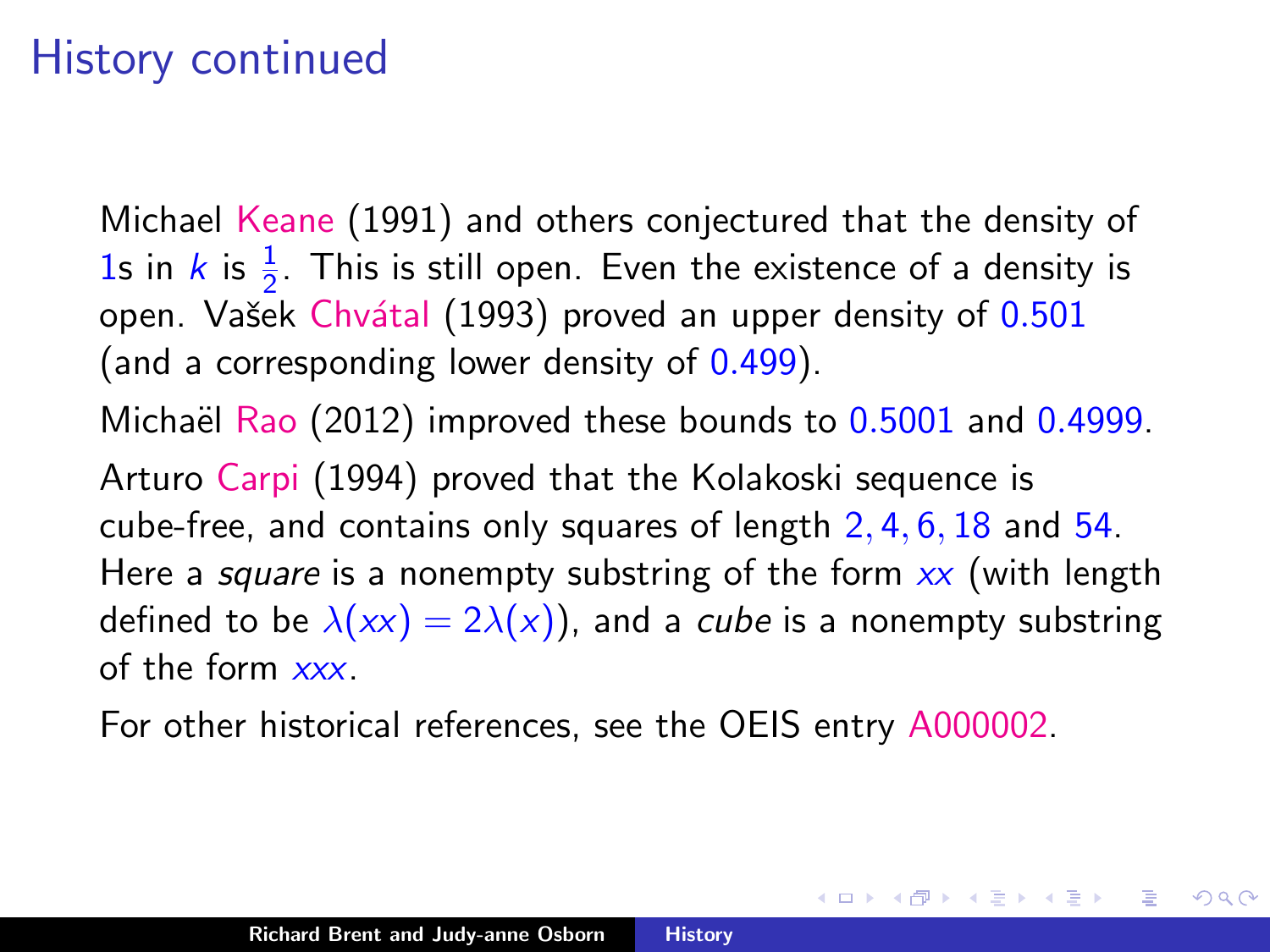#### Some open questions

There are many open questions/conjectures about the properties of the Kolakoski sequence  $k$ . Here is a subset from a report by Dekking (1995).

- $\triangleright$  What is the subword complexity of k, i.e. the cardinality  $P(n)$ of the set of words of length  $n$  that occur in  $k$ ? Dekking (1981) showed that  $P(n)$  has polynomial growth.
- If a word  $x = x_1 \ldots x_n$  occurs in k, does it occur infinitely often? Does it occur with bounded gaps? Does the reverse  $x_n \dots x_1$  occur? Does the *complement*  $x'_1 \dots x'_n$  occur? (Here  $1' = 2, 2' = 1.$ )
- Equidistribution: Does the frequency of 1 in  $k$  exist, and is it equal to  $1/2$ ?

→ 伊 ▶ → ヨ ▶ → ヨ ▶

つくい

 $\triangleright$  Subword equidistribution: For each word w in k, does the frequency of  $w$  in  $k$  exist?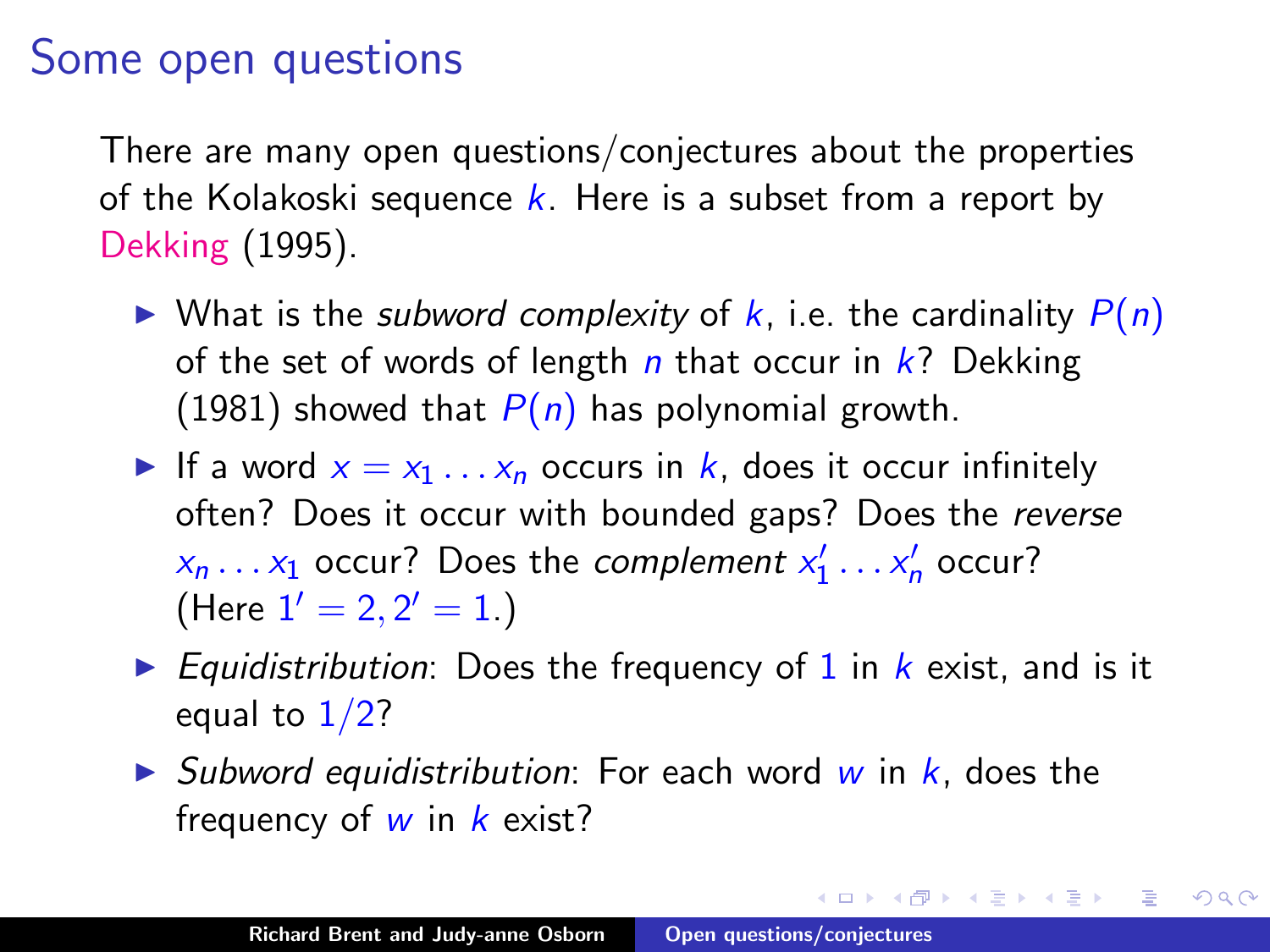#### **Equidistribution**

For a string  $\sigma=\sigma_1\dots\sigma_n\in\Sigma^*$ , recall that  $\lambda(\sigma)=n$  denotes the length of  $\sigma$ . For  $x \in \Sigma$ , define  $\lambda_x(\sigma)$  to be the number of occurrences of x in  $\sigma$ . For example,  $\lambda_1(1121) = 3$ ,  $\lambda_2(1121) = 1$ . By an abuse of notation, we abbreviate  $\lambda_x (k_1 \dots k_n)$  by  $\lambda_x (n)$ .  $k$  is equidistributed if

$$
\lim_{n\to\infty}\frac{\lambda_1(n)}{n}=\lim_{n\to\infty}\frac{\lambda_2(n)}{n}=\frac{1}{2}.
$$

Since  $\lambda_1(n) + \lambda_2(n) = n$ , an equivalent condition is

$$
\lim_{n\to\infty}\frac{\lambda_1(n)}{n}=\frac{1}{2}\cdot
$$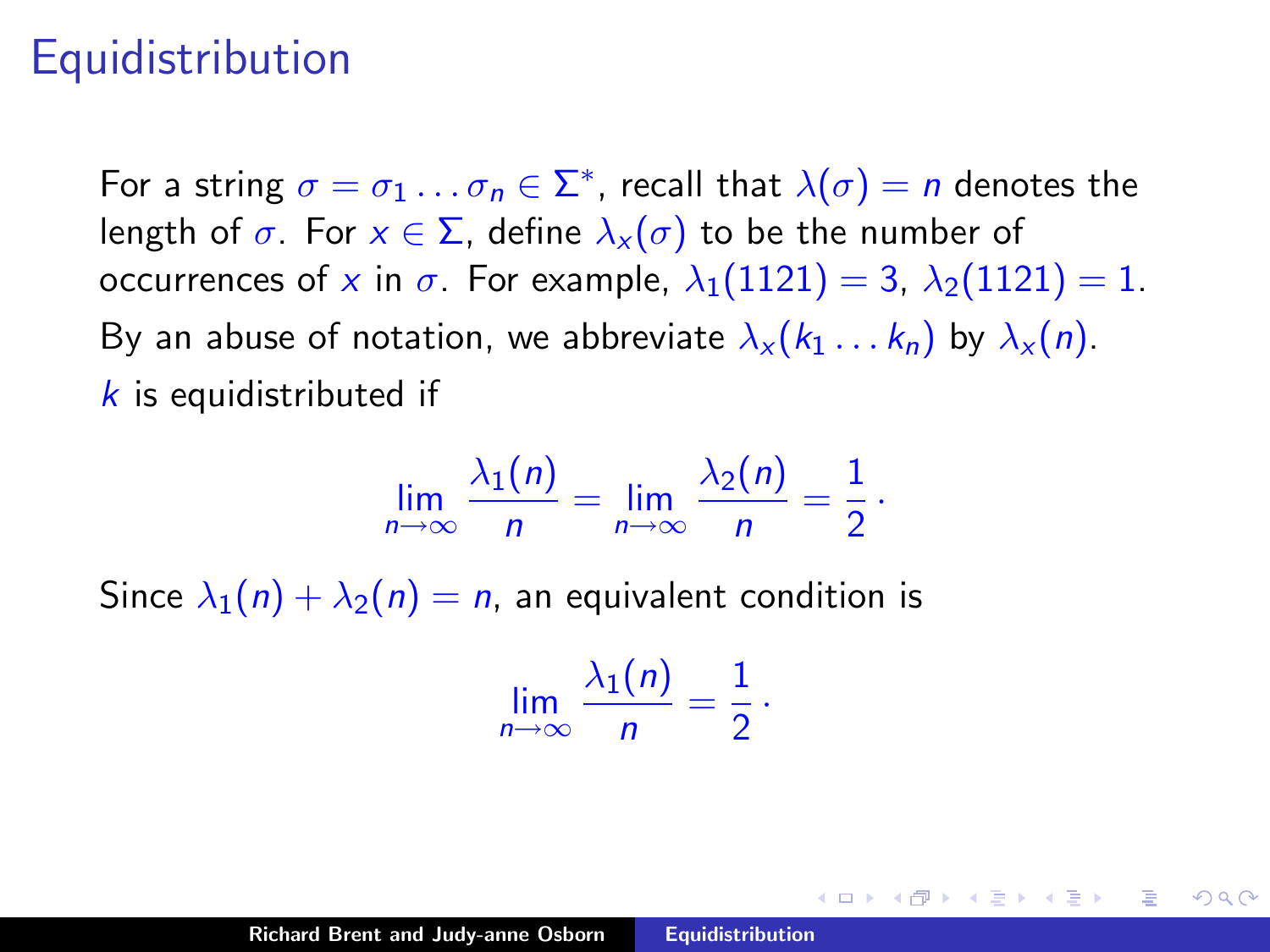# Equivalent conditions

Since

$$
\sum_{j=1}^n k_j = \lambda_1(n) + 2\lambda_2(n),
$$

an equivalent condition is

$$
\lim_{n\to\infty}\frac{1}{n}\sum_{j=1}^n k_j=\frac{3}{2}\,.
$$

In other words, the "expansion factor" in going from  $k_1 \ldots k_n$ to its child  $1^{k_1}2^{k_2}1^{k_3}\cdots (\cdots)^{k_n}$  is asymptotically equal to  $3/2.$ Another equivalent condition (stated in the abstract) is  $\delta(n) = o(n)$ , where

$$
\delta(n) := \sum_{j=1}^n (-1)^{k_j} = \lambda_2(n) - \lambda_1(n) = n - 2\lambda_1(n).
$$

∢ 倒 ▶ . ∢ ミ ▶ . ∢ ミ ▶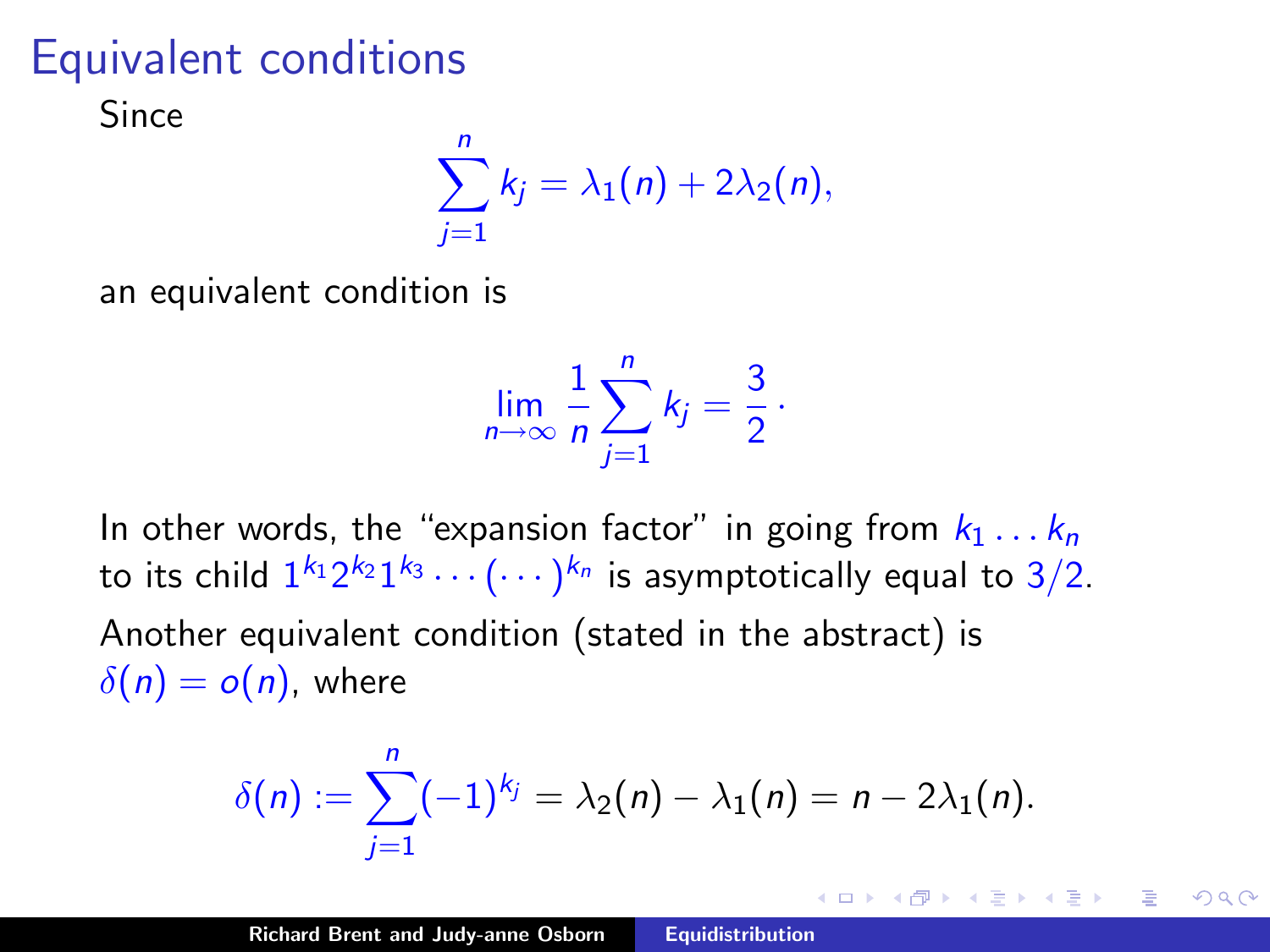# Algorithms

Since there is no known theoretical approach to proving equidistribution of k, there is an interest in computing  $\delta(n)$  for large  $n$  to see if we can obtain numerical evidence for/against equidistribution.

4. E. K

 $\Omega$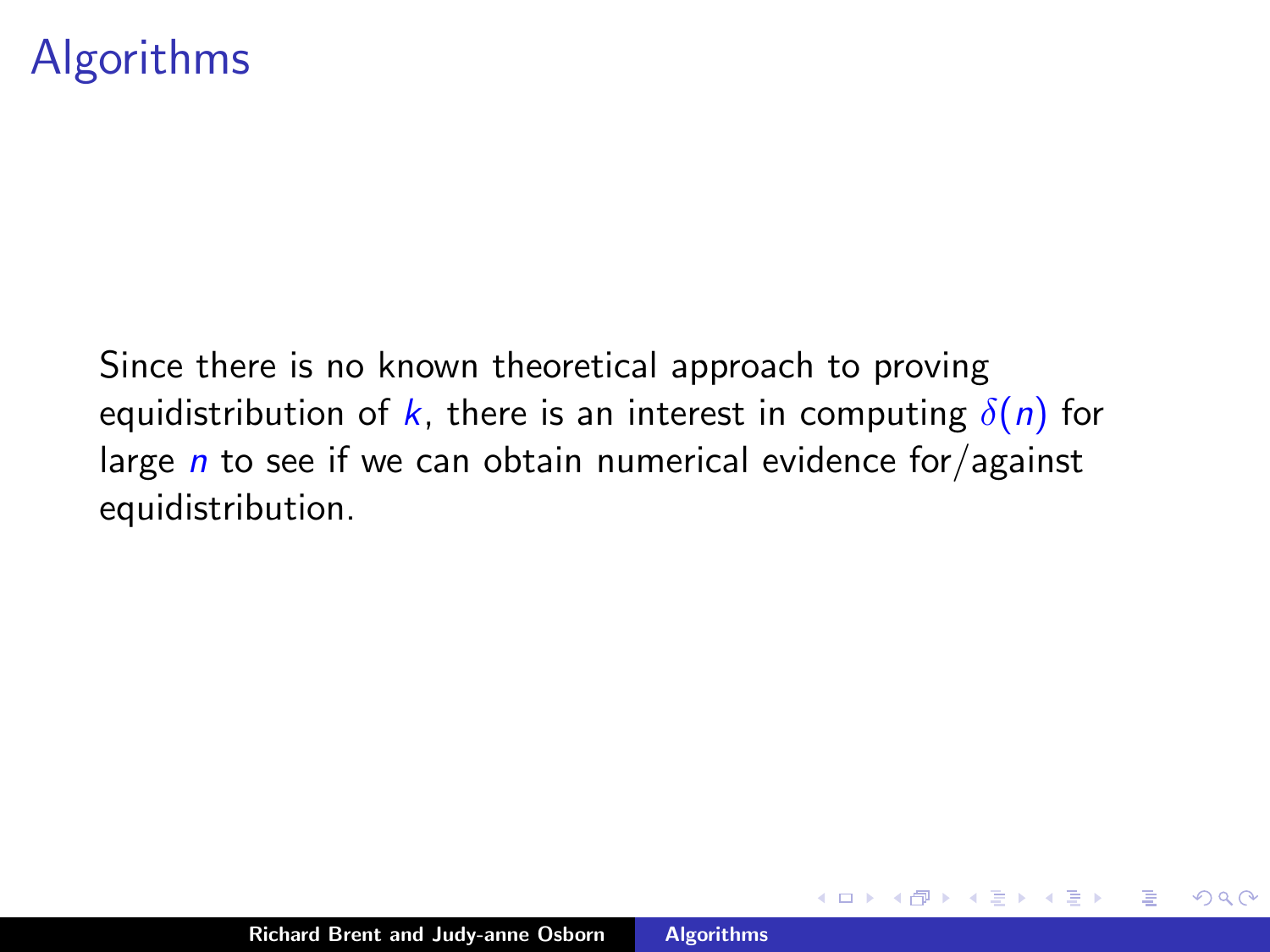# A linear time and space algorithm

It is straightforward to generate  $k_1k_2...k_n$  in linear fashion, using the fact that  $k$  is a fixed point of the "run-length decoding" function  $T_1(\sigma_1\sigma_2\ldots)=1^{\sigma_1}2^{\sigma_2}1^{\sigma_3}2^{\sigma_4}\ldots$ 

Denote the complement of  $x \in \Sigma$  by x'. Thus  $1' = 2$ ,  $2' = 1$ , but we can represent  $2$  by  $0$  if desired (to save space).

We use an array A of  $n+1$  bits  $A_1 \ldots A_{n+1}$ , and indices *i*, *j*. Algorithm 1:

 $(A_1, A_2, i, j) \leftarrow (1, 1', 2, 2)$ ; while  $i \leq n$  do if  $A_j = 1$  then  $(A_i, i, j) \leftarrow (A'_{i-1}, i + 1, j + 1)$ else  $(A_i, A_{i+1}, i, j) \leftarrow (A'_{i-1}, A'_{i-1}, i+2, j+1).$ Now  $A_1 \dots A_n = k_1 \dots k_n$ .

The algorithm uses time  $O(n)$  and space  $O(n)$ .

K 御 ▶ ( 唐 ) ( 唐 )

つくい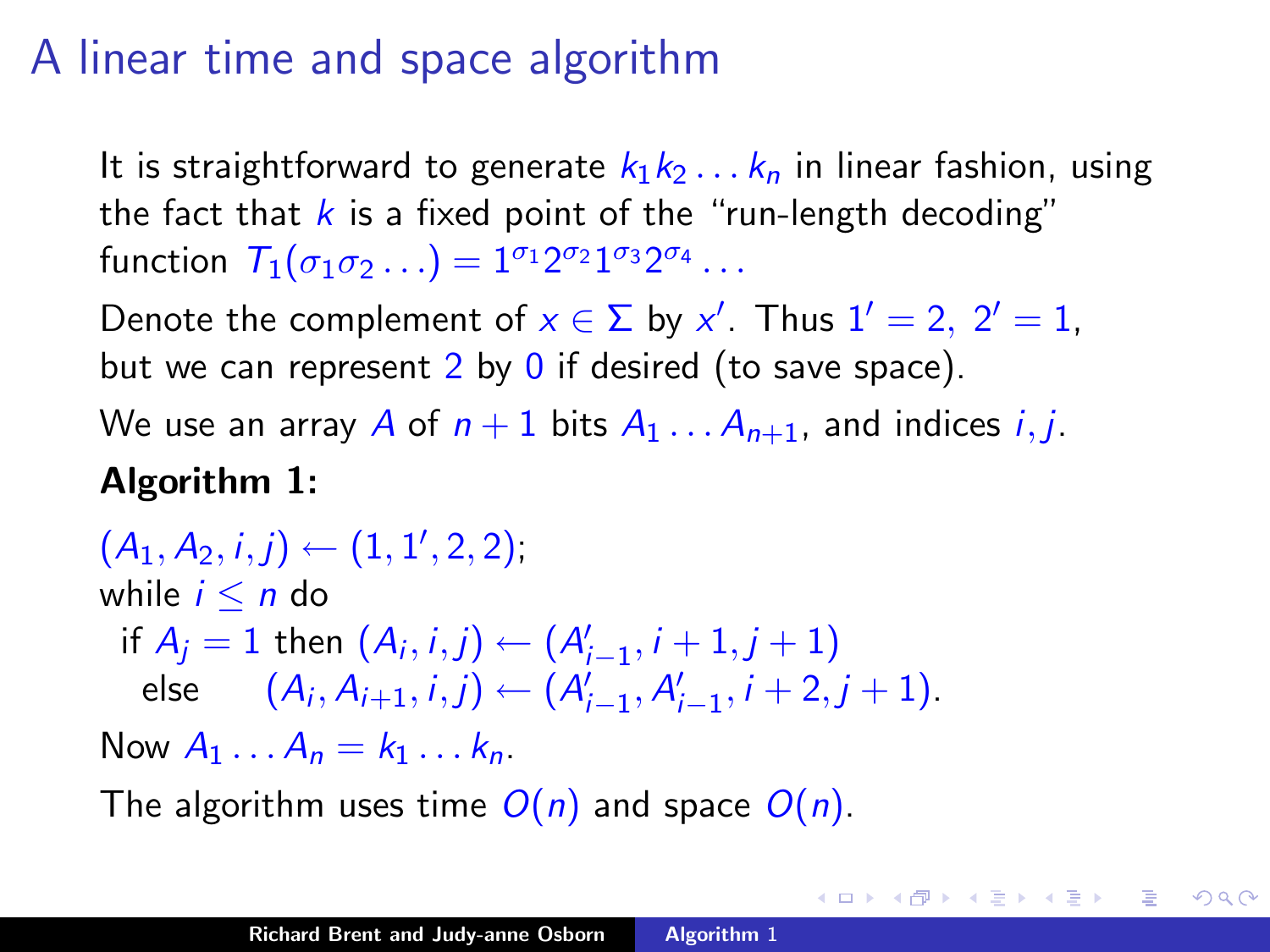#### Illustration of Algorithm 1

The algorithm can be illustrated by the following table. As the indices  $i$  and  $j$  increase, the third and fourth columns both represent initial segments of the Kolakoski sequence.

*i* increases by 2 when  $A_i = 2$  (skipped values in parentheses).

| 1                                       | 1                        | 1              |                |
|-----------------------------------------|--------------------------|----------------|----------------|
| $\overline{2}$                          | $\overline{2}$           | $\overline{c}$ | $\overline{2}$ |
| $\begin{array}{c} (3) \\ 4 \end{array}$ |                          | $\overline{2}$ |                |
|                                         | 3                        | $\mathbf 1$    | 2              |
| $\binom{5}{6}$                          |                          | $\mathbf{1}$   |                |
|                                         | $\overline{\mathcal{L}}$ | $\overline{2}$ | 1              |
| $\overline{7}$                          | 5                        | $\mathbf 1$    | 1              |
| 8                                       | 6                        | $\overline{2}$ | $\overline{2}$ |
| (9)                                     |                          | $\overline{c}$ |                |
| 10                                      | 7                        | 1              | 1              |

 $\left\{ \begin{array}{ccc} 1 & 0 & 0 \\ 0 & 1 & 0 \end{array} \right\}$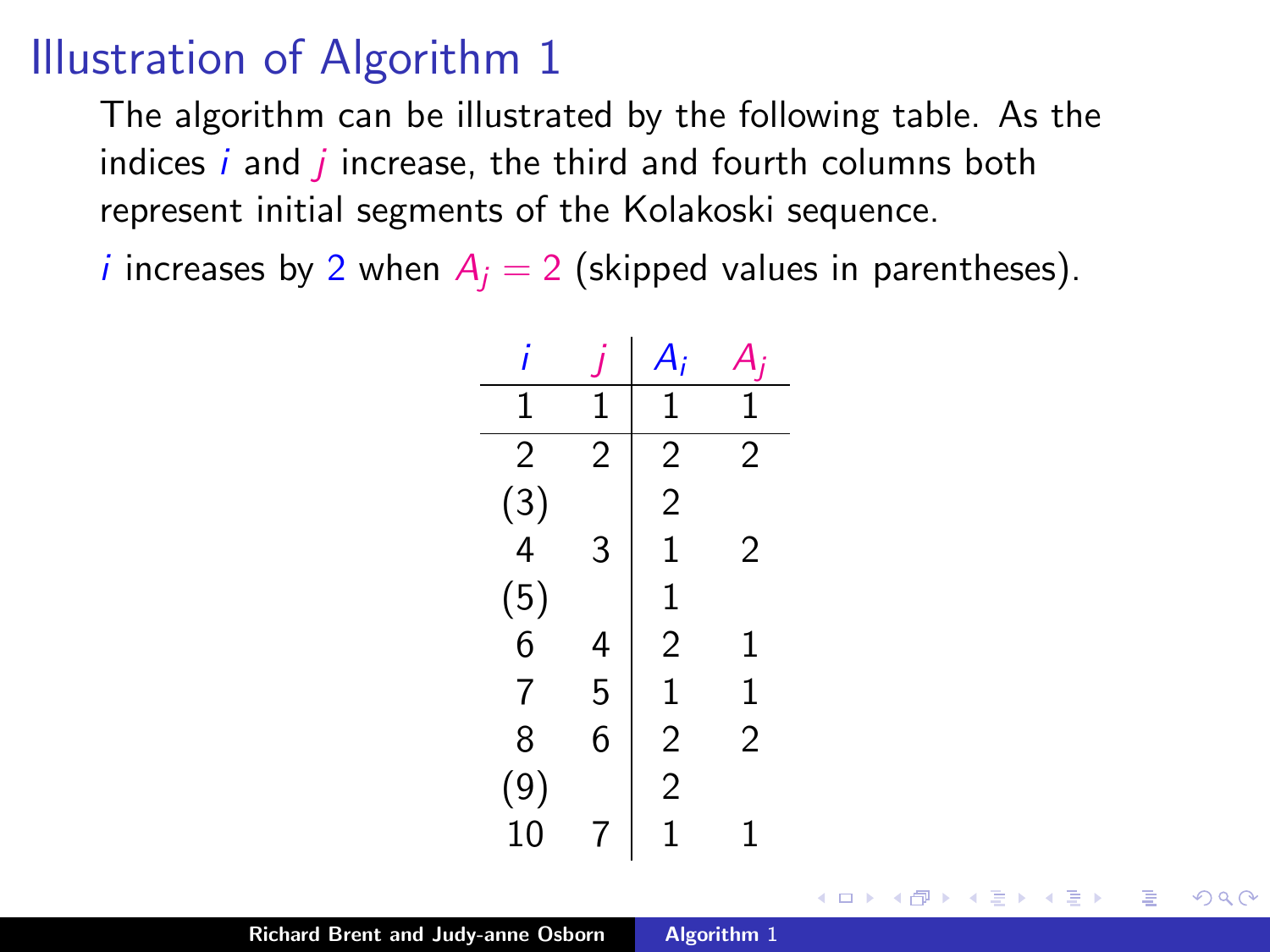- Nilsson (2012) improved Algorithm 1 by reducing the space required to generate  $k_n$  (or  $\delta(n)$ ) from  $O(n)$  to  $O(\log n)$ . The time required is still  $O(n)$ .
- The idea is to generate the Kolakoski sequence by a recursive procedure, where the reference to  $A_j$  in Algorithm 1 is replaced by a recursive call to the same procedure, unless  $j \leq 2$ .

This can be illustrated by the table on the next slide.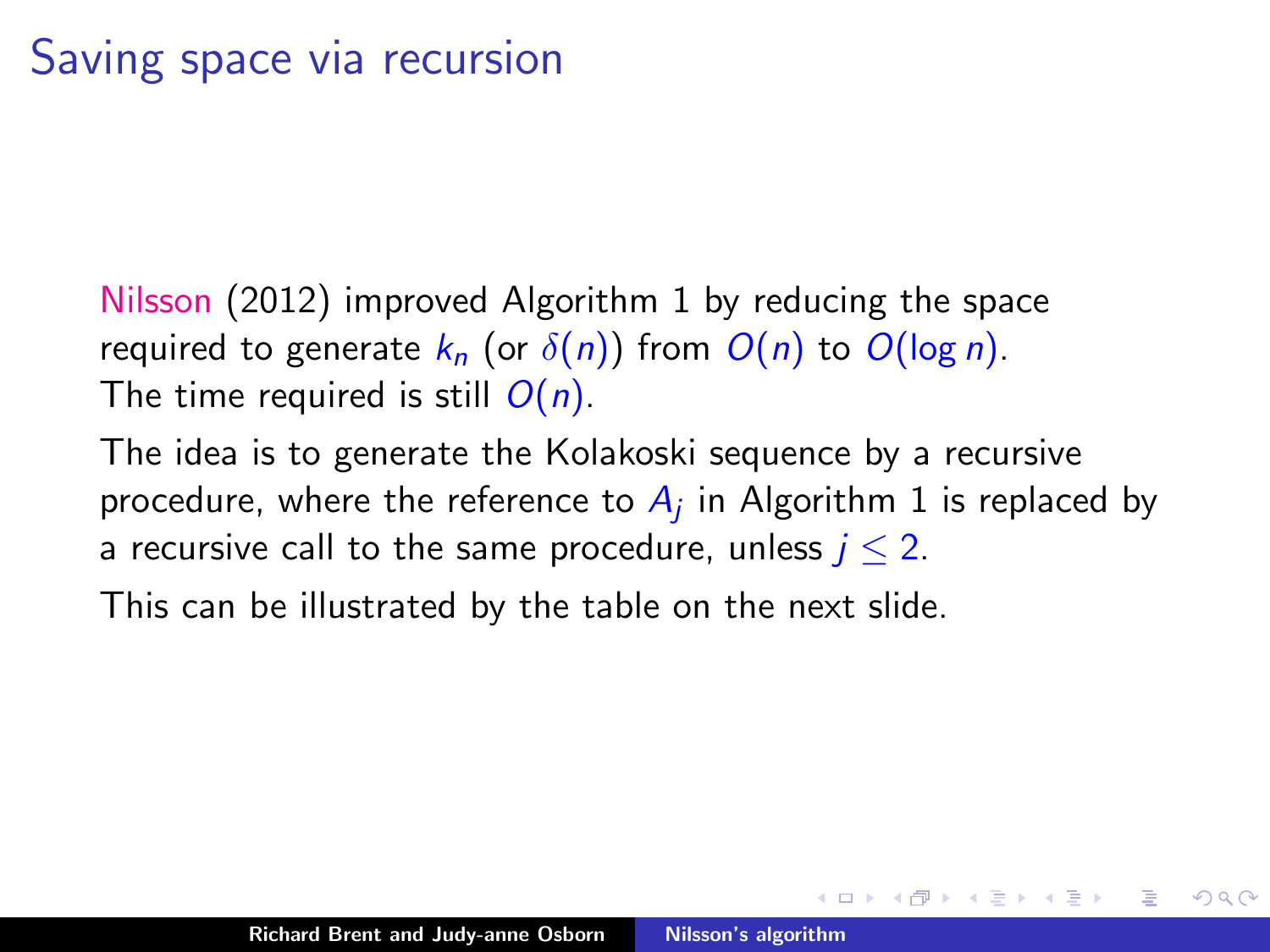#### Recursive generation of the Kolakoski sequence

Each column  $A, B, C, \ldots$  gives the Kolakoski sequence. Column  $B$ generates column A, column C generates column  $B$ , etc. The depth of recursion increases at each blue row (at indices  $b_i + 2$ ).

| index                     | А                       | B                       | C              | D              | Ε              | F              | G                       | $\cdots$             |                         |      |      |
|---------------------------|-------------------------|-------------------------|----------------|----------------|----------------|----------------|-------------------------|----------------------|-------------------------|------|------|
| $\overline{1}$            | $\overline{1}$          | $\overline{1}$          | $\overline{1}$ | $\overline{1}$ | $\overline{1}$ | $\overline{1}$ | $\overline{1}$          | $\cdots$             |                         |      |      |
| $\boldsymbol{2}$          | $\overline{2}$          | $\overline{c}$          | $\overline{c}$ | $\overline{c}$ | $\overline{c}$ | $\overline{c}$ | $\overline{\mathbf{c}}$ | $\cdots$             |                         |      |      |
| $\frac{1}{3}$ 4 5 6 7 8 9 | $\overline{2}$          |                         |                |                |                |                |                         |                      |                         |      |      |
|                           | $\mathbf{1}$            | $\overline{2}$          |                |                |                |                |                         |                      |                         |      |      |
|                           | $\mathbf{1}$            |                         |                |                |                |                |                         |                      |                         |      |      |
|                           | $\frac{2}{1}$           | $\mathbf{1}$            | $\overline{2}$ |                |                |                |                         |                      |                         |      |      |
|                           |                         | $\mathbf 1$             |                |                |                |                |                         |                      |                         |      |      |
|                           | $\frac{2}{2}$           | $\overline{2}$          | $\mathbf{1}$   | $\overline{2}$ |                |                |                         |                      |                         |      |      |
|                           |                         |                         |                |                |                |                |                         |                      |                         |      |      |
| 10                        | $\,1$                   | $\mathbf 1$             | $\mathbf 1$    |                |                |                |                         |                      |                         |      |      |
| $11\,$                    | $\overline{\mathbf{c}}$ | $\overline{2}$          | $\overline{2}$ | $\mathbf{1}$   | $\overline{2}$ |                |                         |                      |                         |      |      |
| 12                        | $\overline{2}$          |                         |                |                |                |                |                         |                      |                         |      |      |
| 13                        | $\mathbf 1$             | $\overline{\mathbf{c}}$ |                |                |                |                |                         |                      |                         |      |      |
| 14                        | $\mathbf 1$             |                         |                |                |                |                |                         |                      |                         |      |      |
| 15                        | $\overline{\mathbf{c}}$ | $\mathbf 1$             | $\frac{1}{2}$  | $\frac{1}{2}$  |                |                |                         |                      |                         |      |      |
| 16                        | $\mathbf{1}$            | $\overline{2}$          |                |                | $\mathbf{1}$   | $\overline{2}$ |                         |                      |                         |      |      |
| 17                        | $\mathbf 1$             |                         |                |                |                |                |                         |                      |                         |      |      |
| 18                        | $\overline{c}$          | $\overline{\mathbf{c}}$ |                |                |                |                |                         |                      |                         |      |      |
| 19                        | $\overline{\mathbf{c}}$ |                         |                |                |                |                |                         |                      |                         |      |      |
| 20                        | $\mathbf 1$             | 1                       | $\overline{c}$ |                |                |                |                         |                      |                         |      |      |
| 21                        | $\overline{c}$          | $\mathbf 1$             |                |                |                |                |                         |                      |                         |      |      |
| 22                        | $\mathbf 1$             | $\overline{c}$          | $\mathbf 1$    | $\mathbf 1$    | $\mathbf 1$    |                |                         |                      |                         |      |      |
| 23                        | $\mathbf 1$             |                         |                |                |                |                |                         |                      |                         |      |      |
| 24                        | $\overline{2}$          | $\mathbf{1}$            | $\overline{2}$ | $\overline{2}$ | $\overline{2}$ | $\mathbf{1}$   | $\overline{2}$          |                      |                         |      |      |
| .                         |                         |                         |                |                |                |                | ¢                       | 同<br>k.<br>$\square$ | 注<br>$\rightarrow$<br>4 | $\,$ | 이동 > |
|                           |                         |                         |                |                |                |                |                         |                      |                         |      |      |

 $\Omega$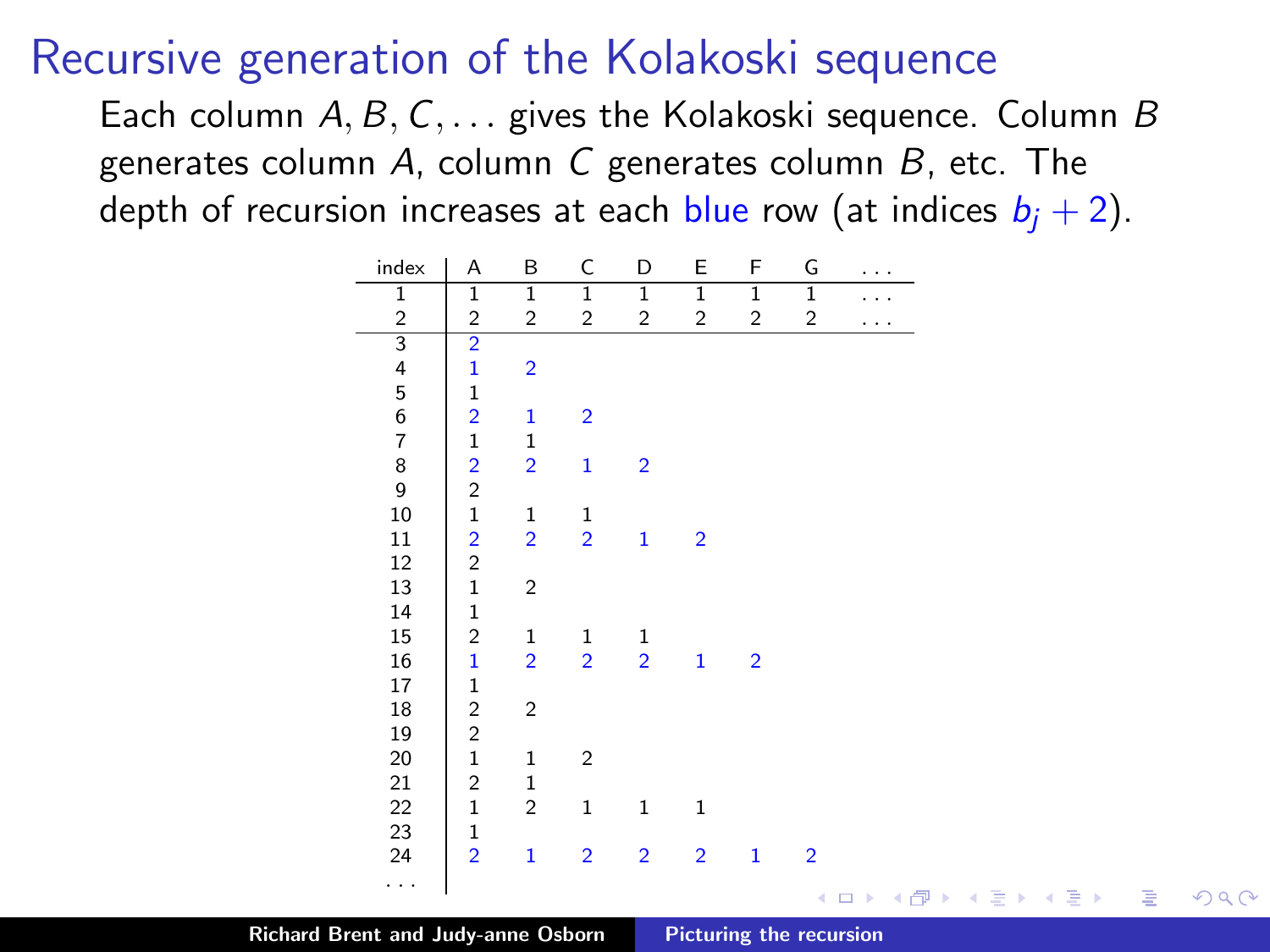# A sublinear algorithm (Algorithm 2)

Nilsson's algorithm takes time of order *n* to generate  $k_n$  or  $\delta(n)$ . This is the best that we can do if all of  $k_1, \ldots, k_n$  are required. However, it is possible to generate a single  $k_n$  or  $\delta(n)$  value (or a sparse sequence of such values) in time  $\ll n$ .

The first step is to convert Nilsson's recursive algorithm into an iterative algorithm that generates the table on the previous slide row by row. This gives a non-recursive algorithm with essentially the same time and space requirements as Nilsson's algorithm.

Next, we observe that a row in the table determines some of the following rows, as illustrated on the following slide.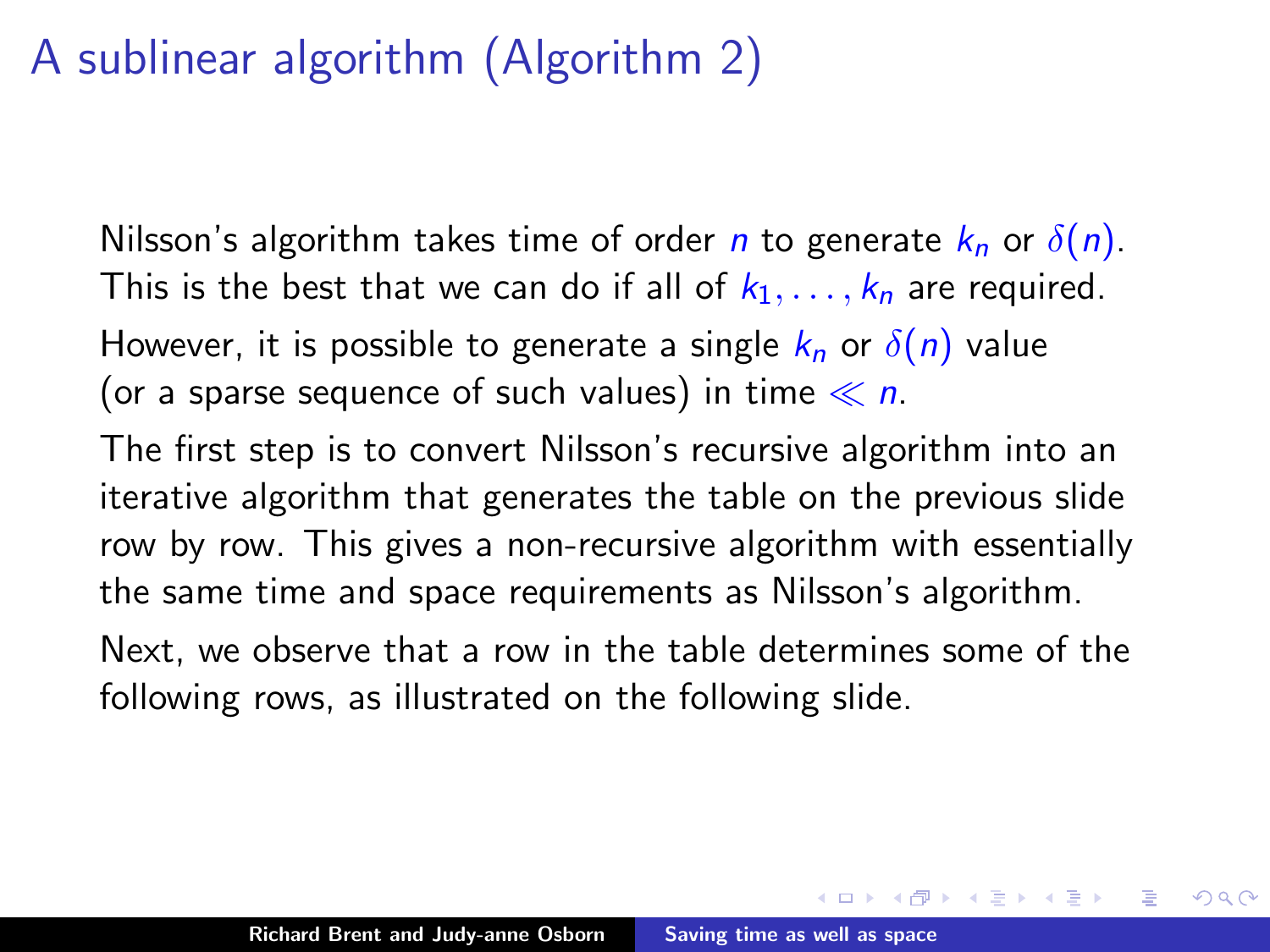#### One row determines several following rows

| index    | A              | B.             | C              | D.            | E             | F              |
|----------|----------------|----------------|----------------|---------------|---------------|----------------|
| $1 - 10$ |                |                |                |               |               |                |
| 11       | 2              | $\mathcal{P}$  | $\overline{2}$ | $\mathbf{1}$  | $\mathcal{P}$ |                |
| 12       | $\overline{2}$ |                |                |               |               |                |
| 13       | 1              | $\mathcal{P}$  |                |               |               |                |
| 14       | 1              |                |                |               |               |                |
| 15       | $\overline{2}$ | 1              | 1              | 1             |               |                |
| 16       | 1              | $\overline{2}$ | $\mathcal{P}$  | $\mathcal{P}$ |               | $\overline{2}$ |
|          |                |                |                |               |               |                |

Row 11 determines rows 12–15 as the number of columns (5) in row 11 is at least the number of columns in rows 12–15. However, row 11 does not determine row 16, since row 16 has 6 columns, and the column labelled "F" could have an entry 1 or 2.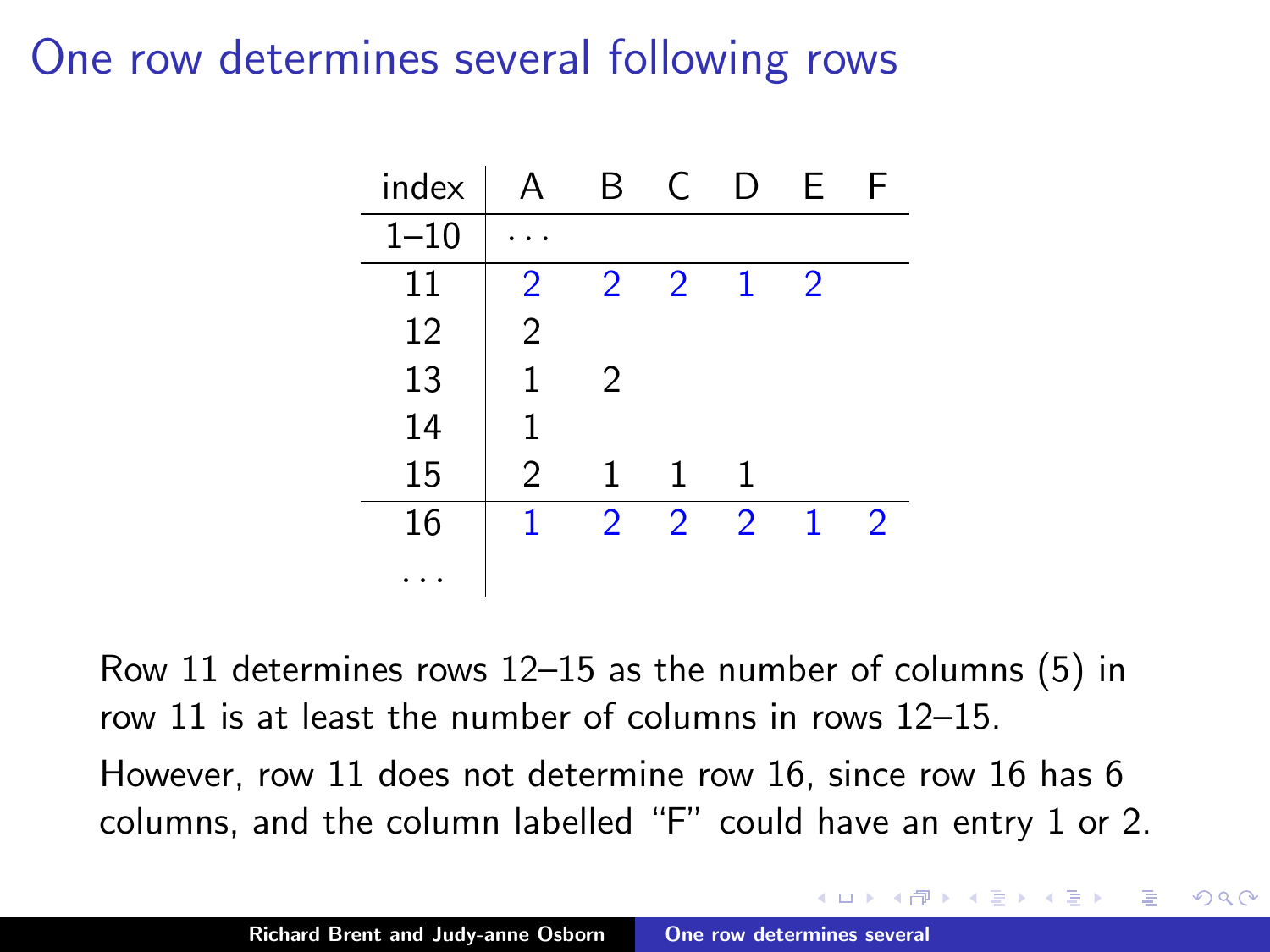# Using table lookup

For each d,  $1 \le d \le d_{\text{max}}$ , where  $d_{\text{max}}$  is determined by the amount of random-access memory available, we can construct a table of  $2^d$  entries indexed by  $d$ -bit binary integers (the *keys*). Each such integer  $m$  corresponds to a row (say row  $r$ ) with  $d$ symbols from  $\Sigma$ , which we can map to  $\{0, 1\}$ .

The table tells us how far we can skip ahead, say  $\ell$  rows, and sufficient information to construct row  $r + \ell$  from row r. It should also contain  $\sum_{r < j \leq r+\ell} {(-1)^{k_j}}$  so there is enough information to determine  $\delta(n)$  when we reach row *n*.

In fact, it is sufficient to consider rows ending in 2, since rows ending in 1 have  $\ell = 0$ .

If a row has length  $> d_{max}$ , or if the table lookup would skip over the desired index  $n$ , we revert to the "slow but sure" iterative version of Nilsson's algorithm.

イロト イ押 トイモト イモト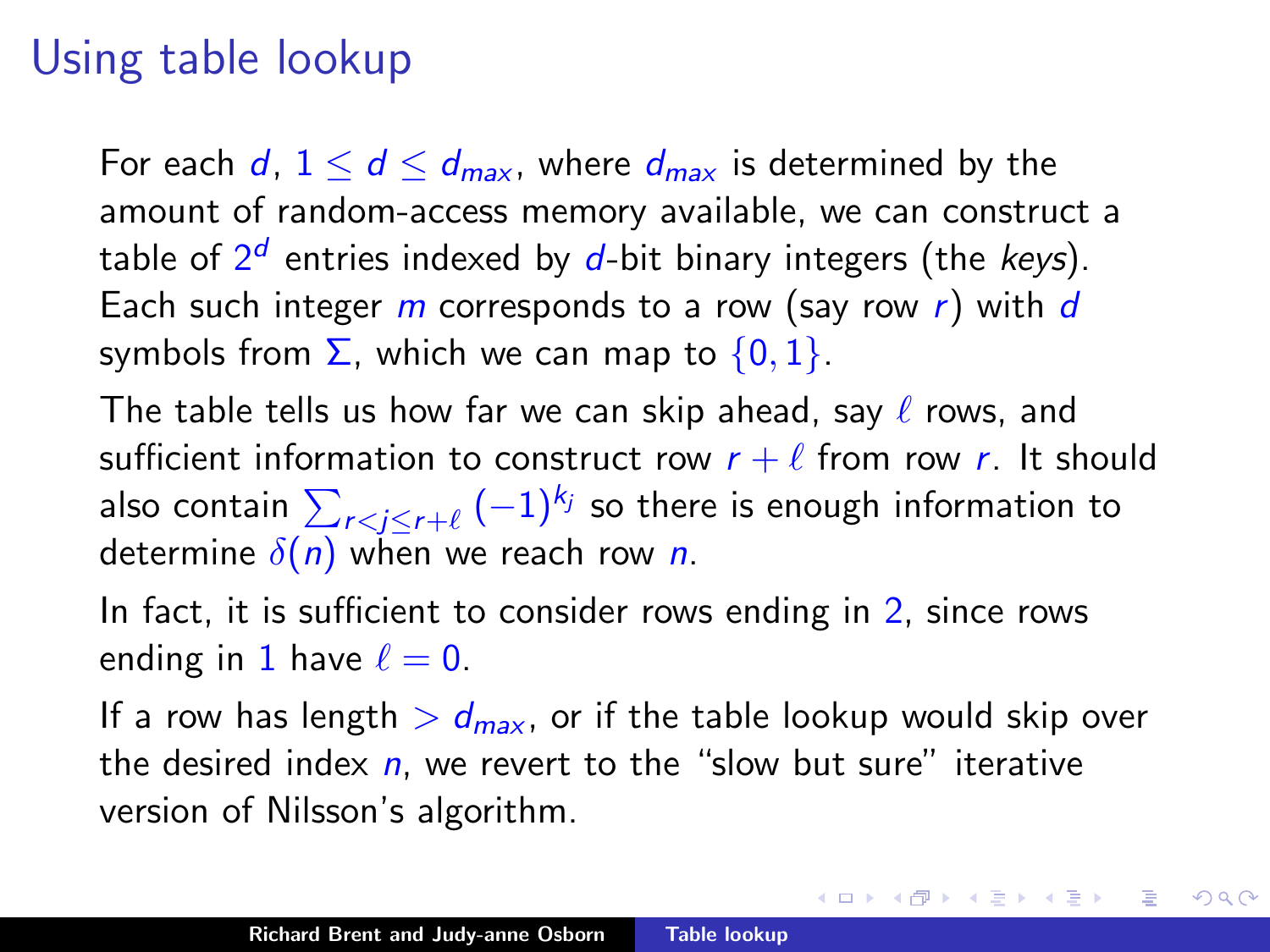# Space-time tradeoff

The mean value of  $\ell$  over all  $2^d$  d-bit keys is  $(3/2)^d$ . On the assumption that each possible key is equally likely to occur, we expect a speedup of order  $\left(\frac{3}{2}\right)^{d_{max}}$ , ignoring logarithmic factors. This is confirmed by numerical experiments.

Note: the keys are not substrings of the Kolakoski sequence. The latter can not include strings such as 111 or 222, so the number of length- $d$  substrings that occur in the Kolakoski sequence is (much) less than  $2^d$ . (It is polynomial in d.)

We have to initialise the lookup tables. This takes time  $\widetilde{O}(2^{d_{\sf max}})$  if done recursively, starting from small  $d$ .

Thus, the total time to compute  $\delta(n)$  is [conjectured to be]

 $\widetilde{O}((2/3)^{d_{\text{max}}}n+2^{d_{\text{max}}}).$ 

→ 伊 ▶ → ヨ ▶ → ヨ ▶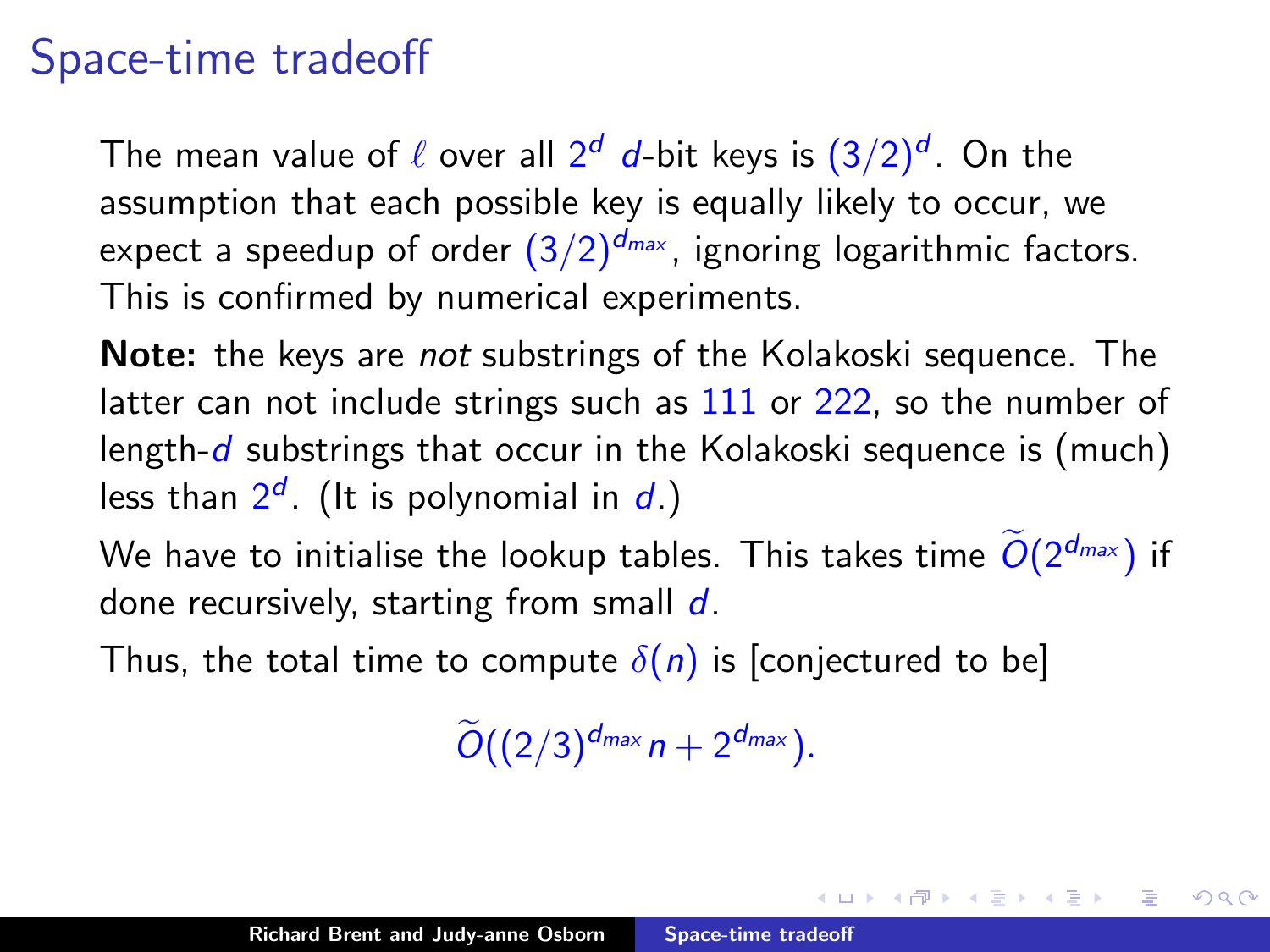# Choosing  $d_{max}$

Choosing  $d_{\text{max}} = \lfloor \log(n) / \log(3) \rfloor$  gives time  $\tilde{O}(n^{\alpha})$ and space  $O(n^{\alpha})$ , where  $\alpha = \log(2)/\log(3) \approx 0.631.$ For the values of *n* that we are interested in, say  $n \approx 10^{18}$ , this would give  $d_{max}\approx$  37. Our program uses about 24  $\times$  2 $^{d_{max}}$  bytes. Thus, in practice, we are often limited by the availability of memory and have to choose  $d_{max}$  smaller than the theoretically optimal value. For  $d_{max} \leq \log(n)/\log(3)$ , the runtime is  $\widetilde{O}((2/3)^{d_{max}} n)$ . One way to interpret this analysis is as follows. Each time that we double the amount of memory available for lookup tables, we obtain a speedup by a factor of about  $3/2$  (for sufficiently large *n*).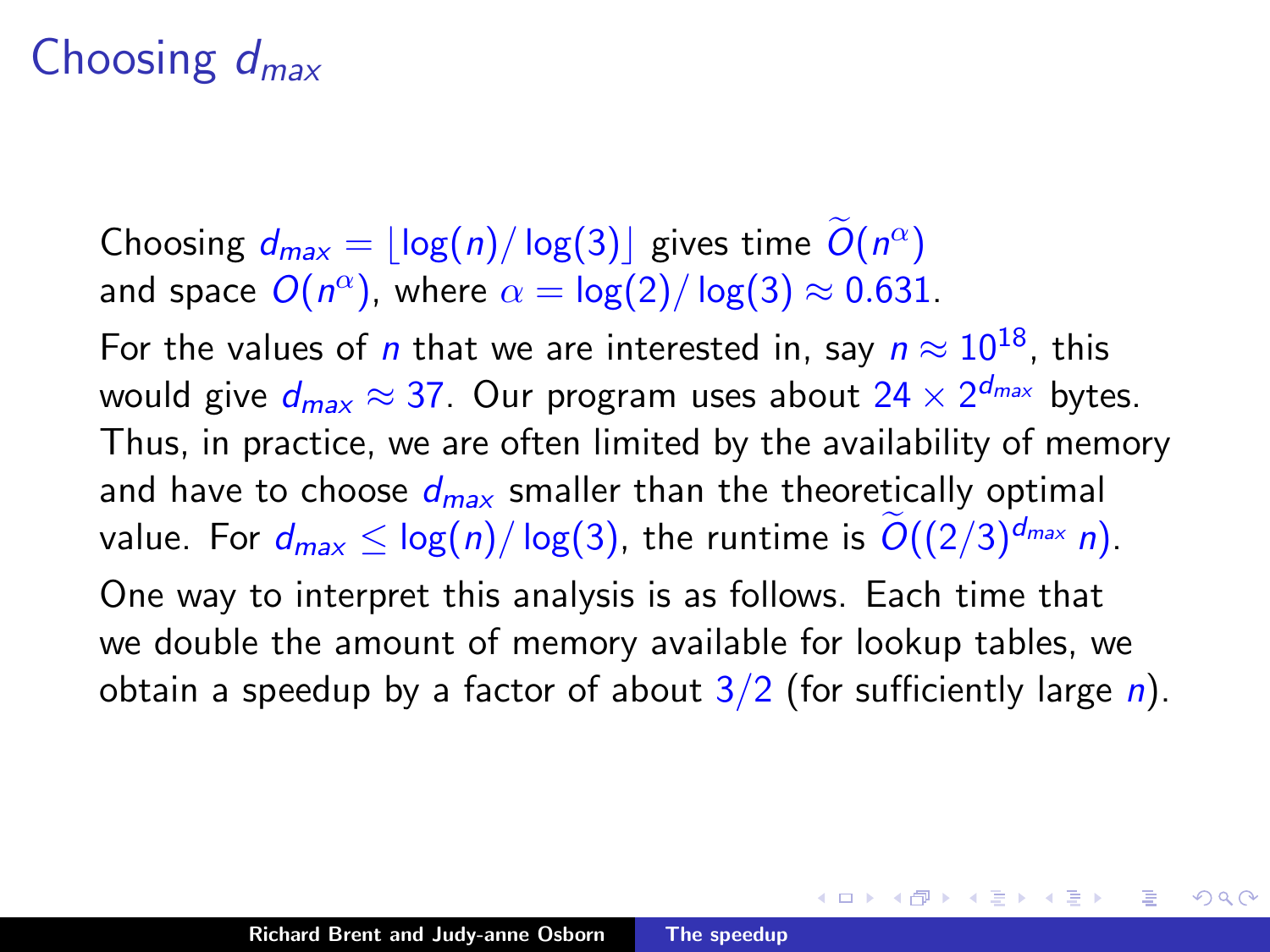# Computing other quantities

It is possible to compute other functions related to  $\delta(n)$  with only a constant factor slowdown by variants on the algorithm described for  $\delta(n)$ .

For example, we can compute

 $\max_{a \le n \le b} \delta(n)$  and  $\min_{a \le n \le b} \delta(n)$ , and hence  $\max_{a \le n \le b} |\delta(n)|$ ,

at the expense of a factor  $5/3$  in memory for lookup tables, and a small constant factor increase in running time.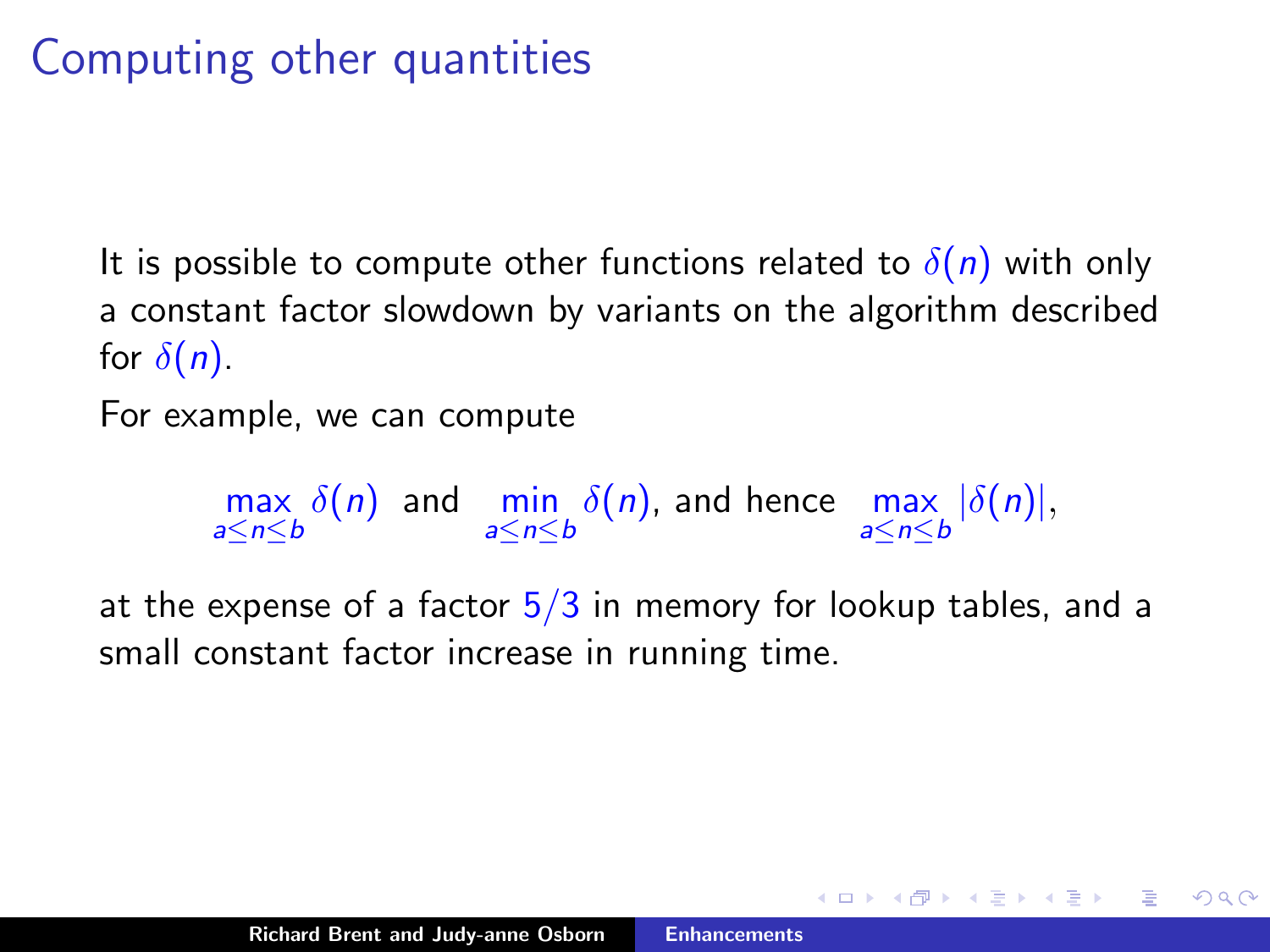# Computation of  $\delta(n)$

The following table gives some values of  $\delta(n)$  and scaled values of  $\delta(n)$  and  $\Delta(n)$ , where  $\Delta(n) := \max_{1 \leq i \leq n} |\delta(j)|$ .

| n                | $\delta(n)$   | $\delta(n)/n^{1/2}$ | $\Delta(n)/n^{1/2}$ |
|------------------|---------------|---------------------|---------------------|
| $10^{3}$         | - 4           | $-0.1265$           | 0.1897              |
| 10 <sup>6</sup>  | $+28$         | $+0.0280$           | 0.0660              |
| $10^{9}$         | $-2,446$      | $-0.0773$           | 0.1560              |
| $10^{12}$        | $-101,402$    | $-0.1014$           | 0.1515              |
| $10^{15}$        | $-1,954,842$  | $-0.0618$           | 0.1390              |
| $5\times10^{17}$ | $+40,997,288$ | $+0.0580$           | 0.0921              |

Our computation took about 3.5 hours per block of  $10^{15}$  on a 2GHz Intel Xeon running Linux, using 80GB memory  $(d_{max} = 31)$ .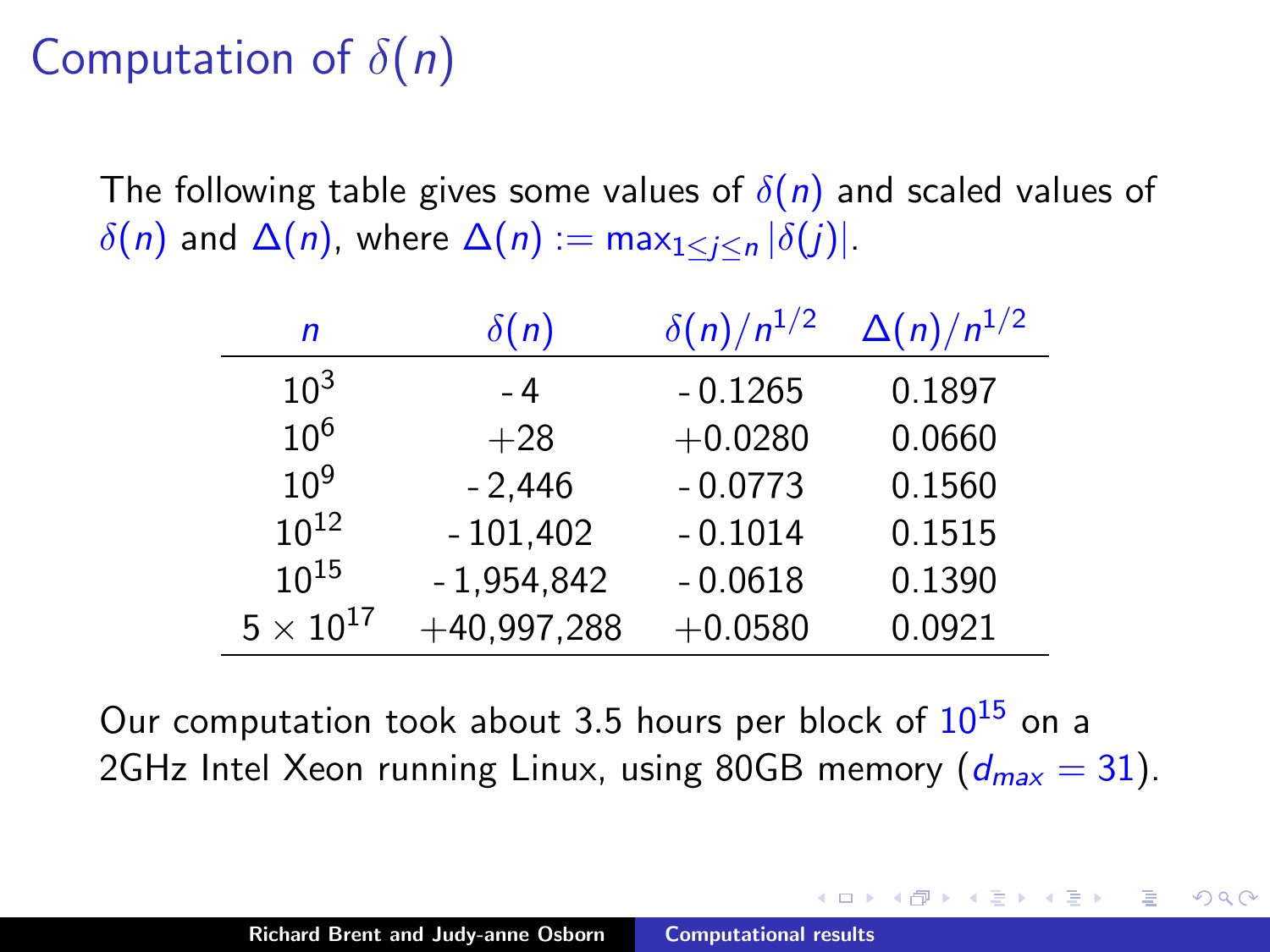# **Conjecture**

From our  $\Delta(n)$  computations we can conclude that

 $|\delta(n)| < n^{1/2}/4$  for  $2000 \le n \le 5 \times 10^{17}$ .

Thus, it is natural to conjecture that  $\delta(n) = O(n^{1/2})$ .

For a random walk with i.i.d. random variables we would get  $\delta(n)\ll$ √ n log log n almost surely (this is Khinchin's *law of the* iterated logarithm).

The function <sup>√</sup> log log n grows far too slowly to make a significant difference to the numerical results. Thus, we only conjecture  $O(n^{1/2})$ , although the numerical results suggest  $O(n^{1/2})$ .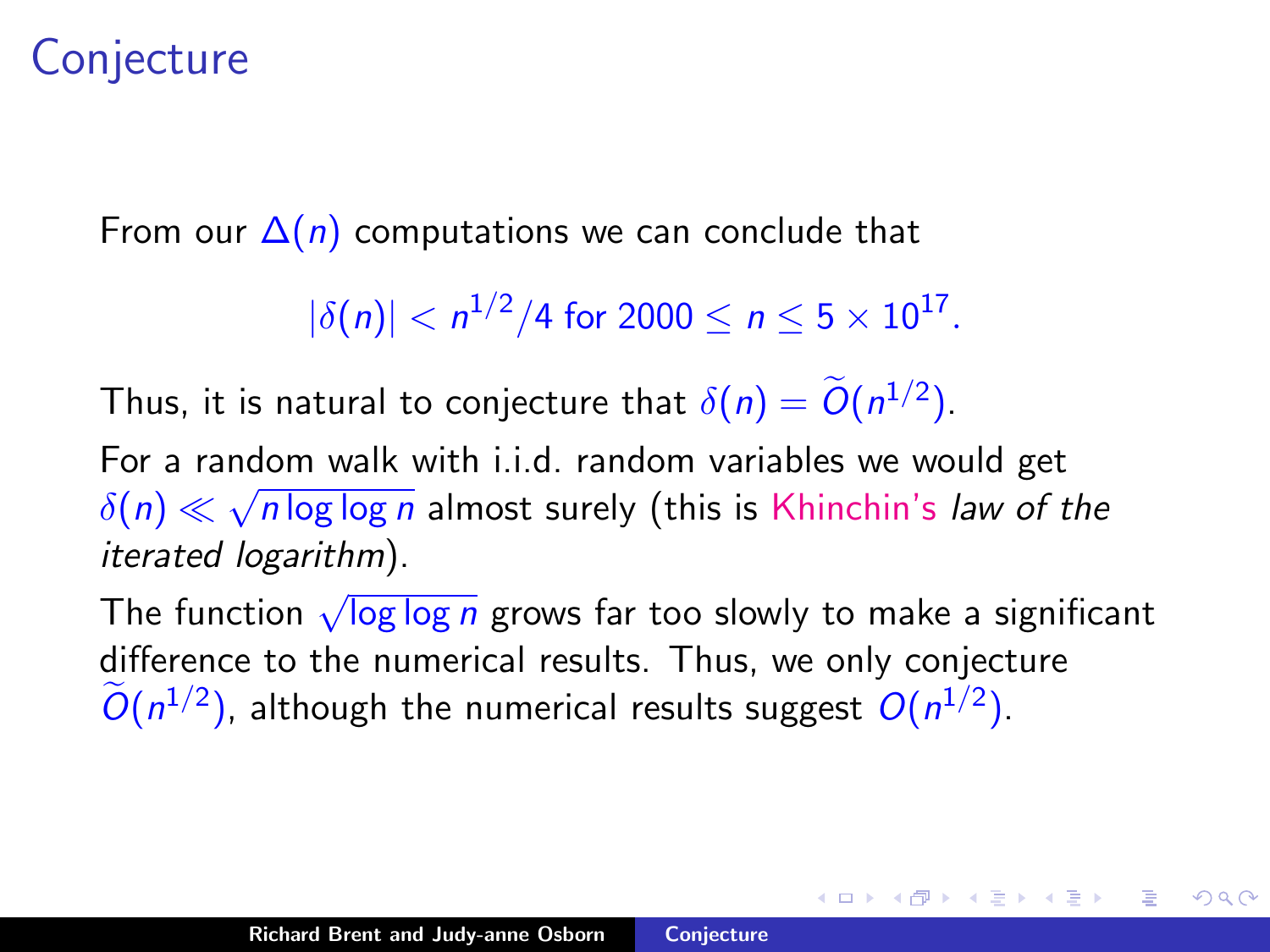# Fractal nature of the Kolakoski sequence

A table lookup algorithm can speed up computation of  $\delta(n)$ because the Kolakoski sequence exhibits some self-similarity, i.e. in some sense it is a fractal (I won't try to define this).

The graph shows  $\delta(n)$  for  $n \leq 8000$ . If you look closely you can see evidence of self-similarity.

<span id="page-27-0"></span>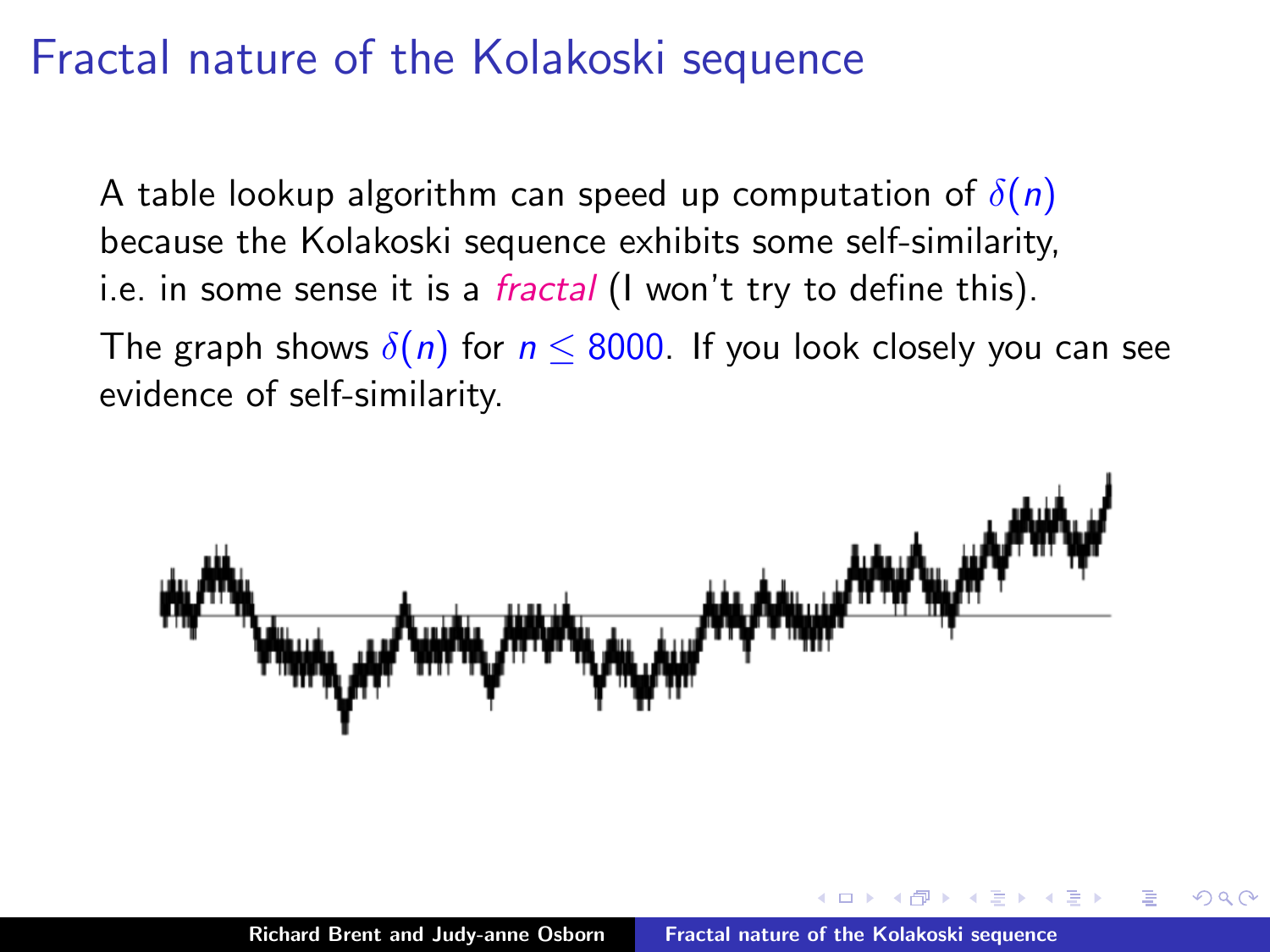The sequence  $1, 2, 4, 6, 9, 14, 22, 33, \ldots$ 



OEIS sequence A042942 "From substitutional generation of Kolakoski sequence" is the sequence  $(b_i)_{i\geq 1} = (1, 2, 4, 6, ...)$  of lengths of the sequence  $2, 22, 2211, 221121, \ldots$  obtained by starting at the root (2) and always taking the rightmost branch. The nodes are initial subsequences of the K[ola](#page-27-0)[ko](#page-29-0)[sk](#page-27-0)[i](#page-28-0) [se](#page-29-0)[qu](#page-0-0)[en](#page-33-0)[ce](#page-0-0)  $k$ [.](#page-0-0)

<span id="page-28-0"></span> $\Omega$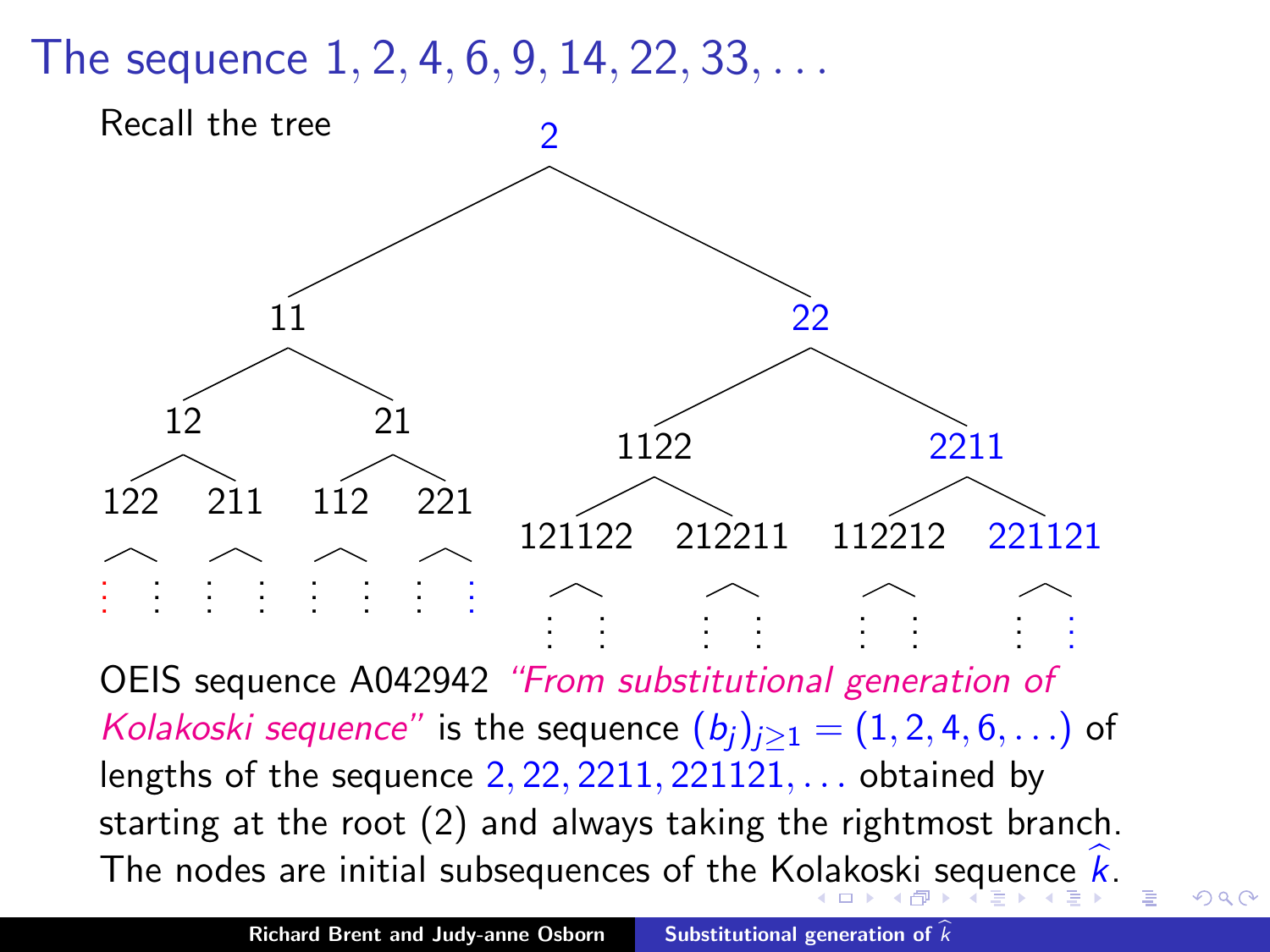## Computation of the sequence of lengths

If  $b_1, b_2, b_3, b_4, ... = 1, 2, 4, 6, ...$  and at depth d of the tree we have

$$
b_d = \lambda(k_2k_3 \ldots k_n) = n-1,
$$

then

$$
b_{d+1} = \lambda_1(n) + 2\lambda_2(n) - 1 = \frac{3n + \delta(n)}{2} - 1.
$$

Thus

$$
b_{d+1} = \frac{3b_d + \delta(b_d + 1) + 1}{2}
$$

Thus, the conjecture  $\delta(n) = o(n)$  implies that  $b_{d+1} \sim 3b_d/2$ .

Starting from  $b_1 = 1$ , our program for the function  $\delta$  can compute  $b_2, b_3, \ldots, b_{d+1}$  in [conjectured] time  $\widetilde{O}((b_d)^{\alpha})$ , where  $\alpha \approx 0.631$ .

<span id="page-29-0"></span>a mara a mara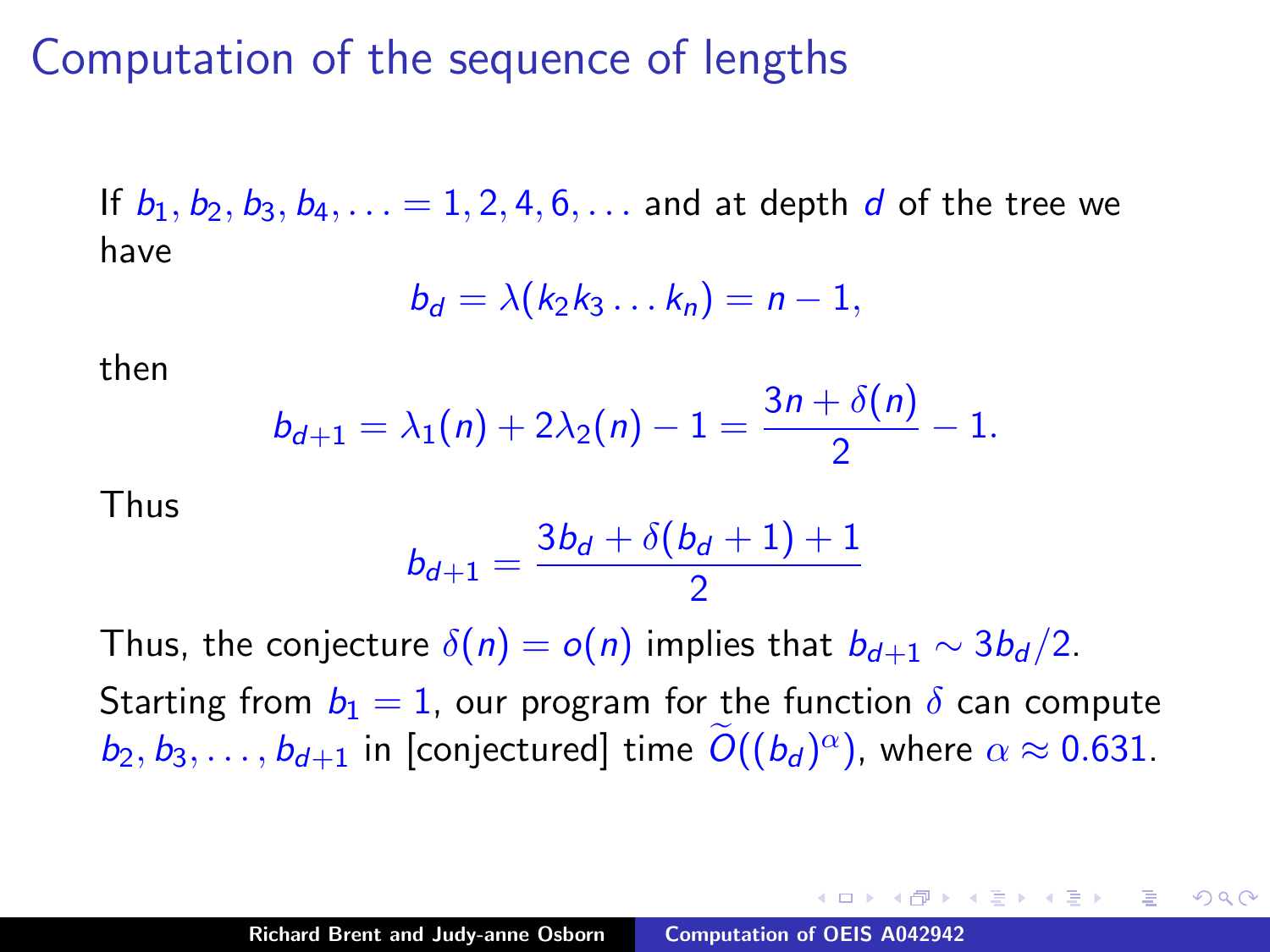Computational results for  $b_1, b_2, \ldots$ 

Benoit Cloitre conjectured that  $b_d \sim c(3/2)^d$  where  $c \approx 1.3094$ . The OEIS entry A042942 gives  $b_1, \ldots, b_{69} = 1850766589061$ . computed by David Spies. Our program verifies these values in 161 seconds using 384MB of memory (speedup about 160). We have extended the table of Spies to

 $b_{100} = 532329637135234861$ 

by a computation that took 33.5 days, using 96GB of memory on a 2Ghz Intel Xeon ( $d_{max} = 32$ ). To store  $b_{100}$  bits would require  $6.65 \times 10^{16}$  bytes of memory, but our program does not store (or even explicitly generate) all these bits. We find that

 $b_{100}/b_{99} = 1.49999999997275...$ 

and estimate

$$
c \approx \frac{b_{100}}{(3/2)^{100}} \approx 1.309346948 \pm 1 \,\mathrm{ulp}
$$

(theerror is at most  $1.2 \times 10^{-9}$  $1.2 \times 10^{-9}$  $1.2 \times 10^{-9}$  if  $|\delta(n)| \leq n^{1/2}/4$  $|\delta(n)| \leq n^{1/2}/4$  $|\delta(n)| \leq n^{1/2}/4$  $|\delta(n)| \leq n^{1/2}/4$  [for](#page-30-0) [lar](#page-0-0)[ge](#page-33-0)  $n$ [\)](#page-0-0).

<span id="page-30-0"></span> $\Omega$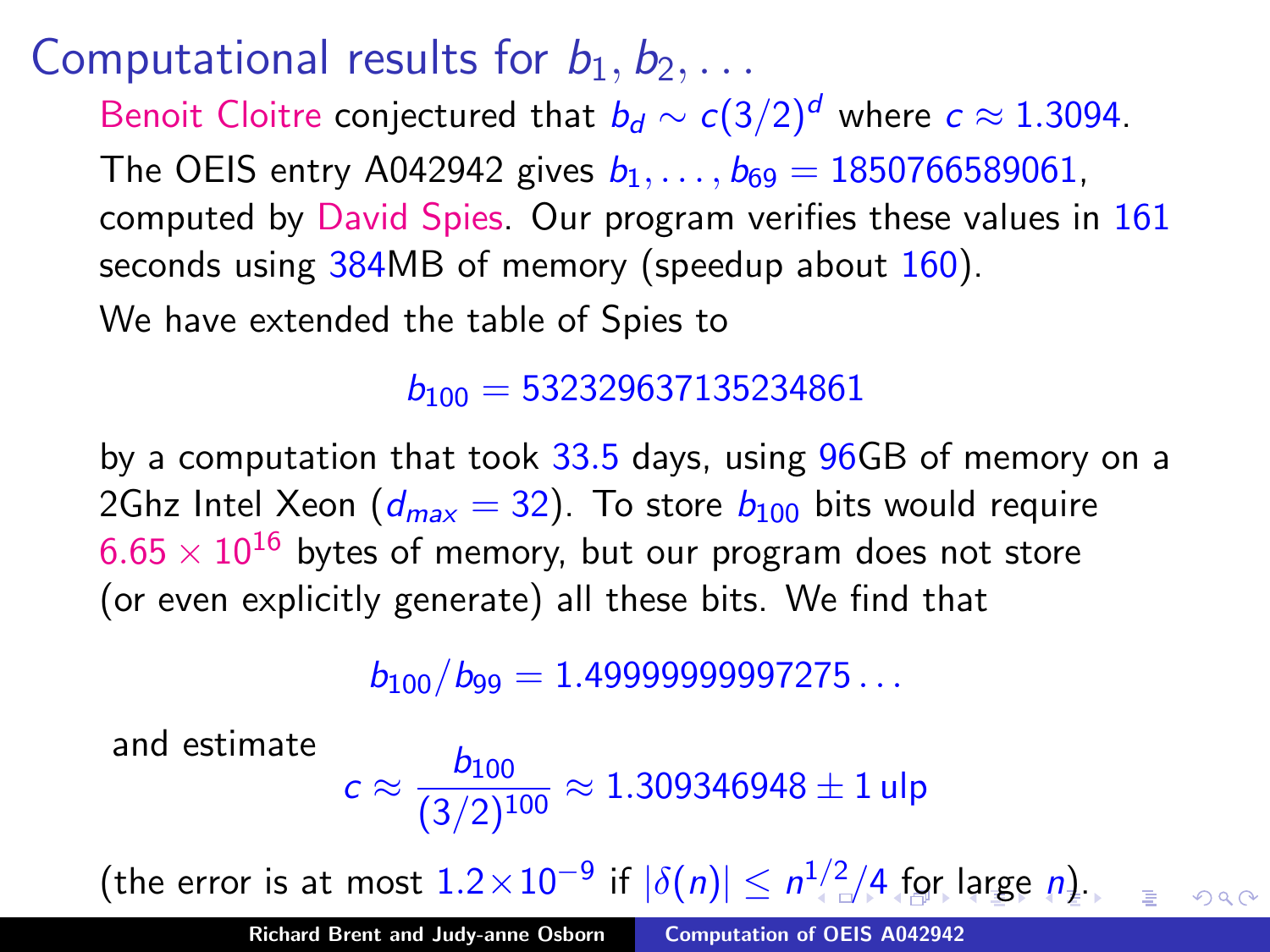# Rao's computation

Michaël Rao (2012) computed  $\lambda_1(n)^1$  by an algorithm based on composition of finite state transducers, for various  $n \leq 10^{18}$ . We have confirmed the values that he gives where they overlap our computations (up to  $n = 5 \times 10^{17}$ ).

Rao does not give any information about running times or storage requirements, so we can not compare the efficiency of his algorithm with that of our Algorithm 2.

So far as we know, Rao did not compute  $\Delta(n)$  or the A042942 sequence  $(b_n)$ .

<sup>1</sup>Recall that  $\delta(n) = n - 2\lambda_1(n)$ , so computing  $\lambda_1(n)$  is essentially equivalent to computing  $\delta(n)$ . メタメ メミメ メミメ

<span id="page-31-0"></span> $\Omega$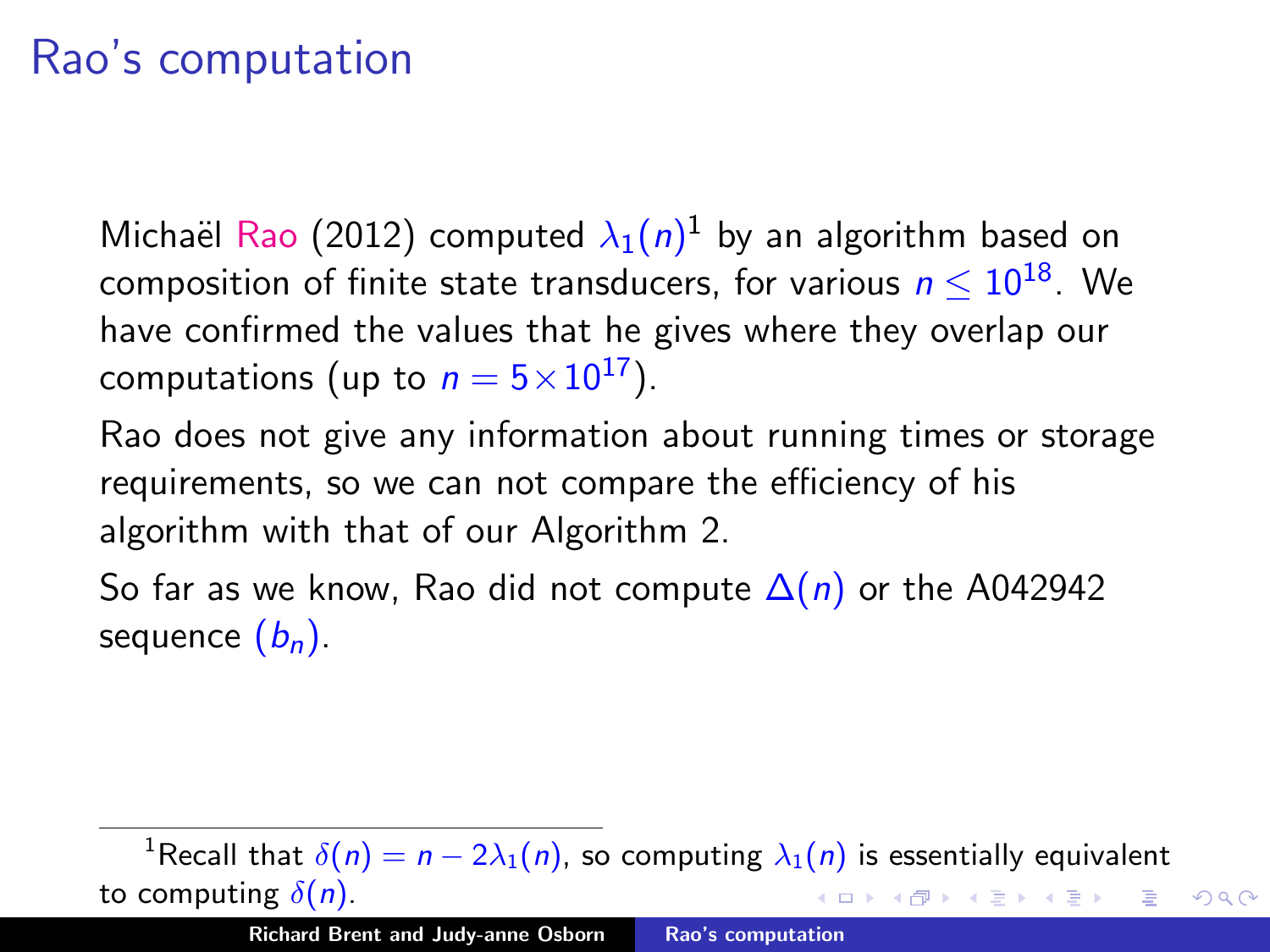#### References

A. Carpi, On repeated factors in  $C^{\infty}$ -words, Information Processing Letters 52 (1994), 289–294.

V. Chvátal, Notes on the Kolakoski sequence, DIMACS Tech. Report 93-84, Dec. 1993. [http://dimacs.rutgers.edu/](http://dimacs.rutgers.edu/TechnicalReports/abstracts/1993/93-84.html) [TechnicalReports/abstracts/1993/93-84.html](http://dimacs.rutgers.edu/TechnicalReports/abstracts/1993/93-84.html)

F. M. Dekking, What is the long range order in the Kolakoski sequence?, Report 95–100, TU-Delft, 1995. [http://citeseerx.](http://citeseerx.ist.psu.edu/viewdoc/summary?doi=10.1.1.28.6839) [ist.psu.edu/viewdoc/summary?doi=10.1.1.28.6839](http://citeseerx.ist.psu.edu/viewdoc/summary?doi=10.1.1.28.6839)

W. Kolakoski, Self generating runs, Problem 5304, Amer. Math. Monthly  $72$  (1965), 674. Partial solution:  $\overline{U}$ . Necdet, ibid 73 (1966), 681–682.

J. Nilsson, A space-efficient algorithm for calculating the digit distribution in the Kolakoski sequence, J. of Integer Sequences 15, article 12.6.7 (2012).

つへへ